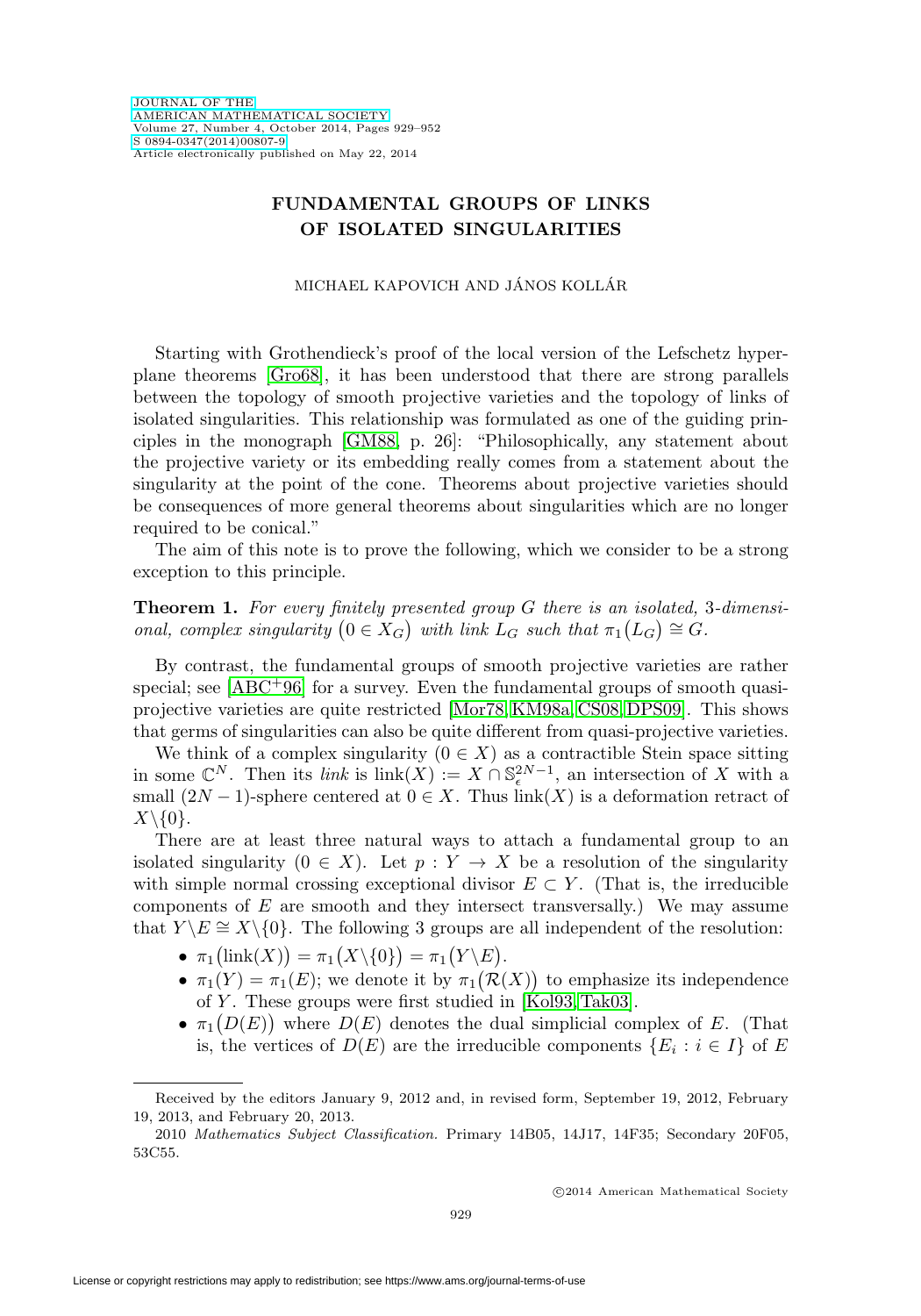and for  $J \subset I$  we attach a |J|-simplex for every irreducible component of  $\bigcap_{i\in J}E_i$ ; see Definition [41](#page-17-0) for details.) We denote this group by  $\pi_1(\mathcal{DR}(X));$ it is actually the main object of our interest.

There are natural surjections between these groups:

$$
\pi_1(\text{link}(X)) = \pi_1(Y \setminus E) \rightarrow \pi_1(Y) = \pi_1(E) \rightarrow \pi_1(D(E)).
$$

Usually neither of these maps is an isomorphism. The kernel of  $\pi_1(Y \backslash E) \to \pi_1(Y)$ is generated by loops around the irreducible components of  $E$ , but the relations between these loops are not well understood; see [\[Mum61\]](#page-23-3) for some computations in the 2-dimensional case.

The kernel of  $\pi_1(E) \to \pi_1(D(E))$  is generated by the images of  $\pi_1(E_i) \to \pi_1(E)$ . In all our examples the  $E_i$  are simply connected; thus  $\pi_1(E) = \pi_1(D(E))$ . We do not investigate the difference between these two groups in general.

Our proof of Theorem [1](#page-0-0) proceeds in two distinct steps.

Simpson showed in [\[Sim11,](#page-23-4) Theorem 12.1] that every finitely presented group  $G$ is the fundamental group of an irreducible, singular, projective variety. He posed the question if this irreducible variety can be chosen to have normal crossing singularities only. Our first result shows that a closely related result is true.

**Theorem 2.** For every finitely presented group G there is a reducible, complex, projective surface  $S_G$  with simple normal crossing singularities only such that  $\pi_1(S_G) \cong$ G.

Then we take a cone over  $S_G$  to get an affine variety  $C(S_G)$  such that, essentially,  $\pi_1(\mathcal{R}(C(S_G))) \cong G$ . (These cones have very non-isolated singularities and therefore it is not clear that  $\pi_1(\mathcal{R}(C(S_G)))$  really makes sense for them.) Then we use the method of [\[Kol11\]](#page-23-5) to construct a normal singularity ( $x \in X_G$ ) whose tangent cone at x is  $C(S_G)$ . ( $X_G$  has an isolated singularity only in low dimensions; we get codimension 5 singularities in general.) In low dimensions we can also assure that  $\pi_1(\mathcal{R}(X_G)) \cong G$ . For some choices of  $S_G$  one can control the other two groups as well, completing the proof of Theorem [1.](#page-0-0)

It is interesting to study the relationship between the algebro-geometric properties of a singularity  $(0 \in X)$  and the fundamental group of link $(X)$ . We prove the following results for rational singularities in Section [7:](#page-16-0)

- Let  $(0 \in X)$  be a rational singularity [\(40\)](#page-16-1). Then  $\pi_1(\mathcal{DR}(X))$  is Q-superperfect; that is,  $H_i(\pi_1(\mathcal{DR}(X)), \mathbb{Q}) = 0$  for  $i = 1, 2$ .
- Conversely, for every finitely presented,  $\mathbb Q$ -superperfect group  $G$  there is a 6-dimensional rational singularity  $(0 \in X)$  such that  $\pi_1(\mathcal{DR}(X)) =$  $\pi_1(\mathcal{R}(X)) = \pi_1(\text{link}(X)) \cong G.$
- Not every finite group G occurs as  $\pi_1(\mathcal{DR}(X))$  for a 3-dimensional rational singularity. (We do not know what happens in dimensions 4 and 5.)

<span id="page-1-0"></span>**3** (Open problems)**.** Theorem [1](#page-0-0) and its proof raise many questions; here are just a few of them.

[\(3.](#page-1-0)1) Our examples show that links of isolated singularities are more complicated than smooth projective varieties. It would be interesting to explore the difference in greater detail.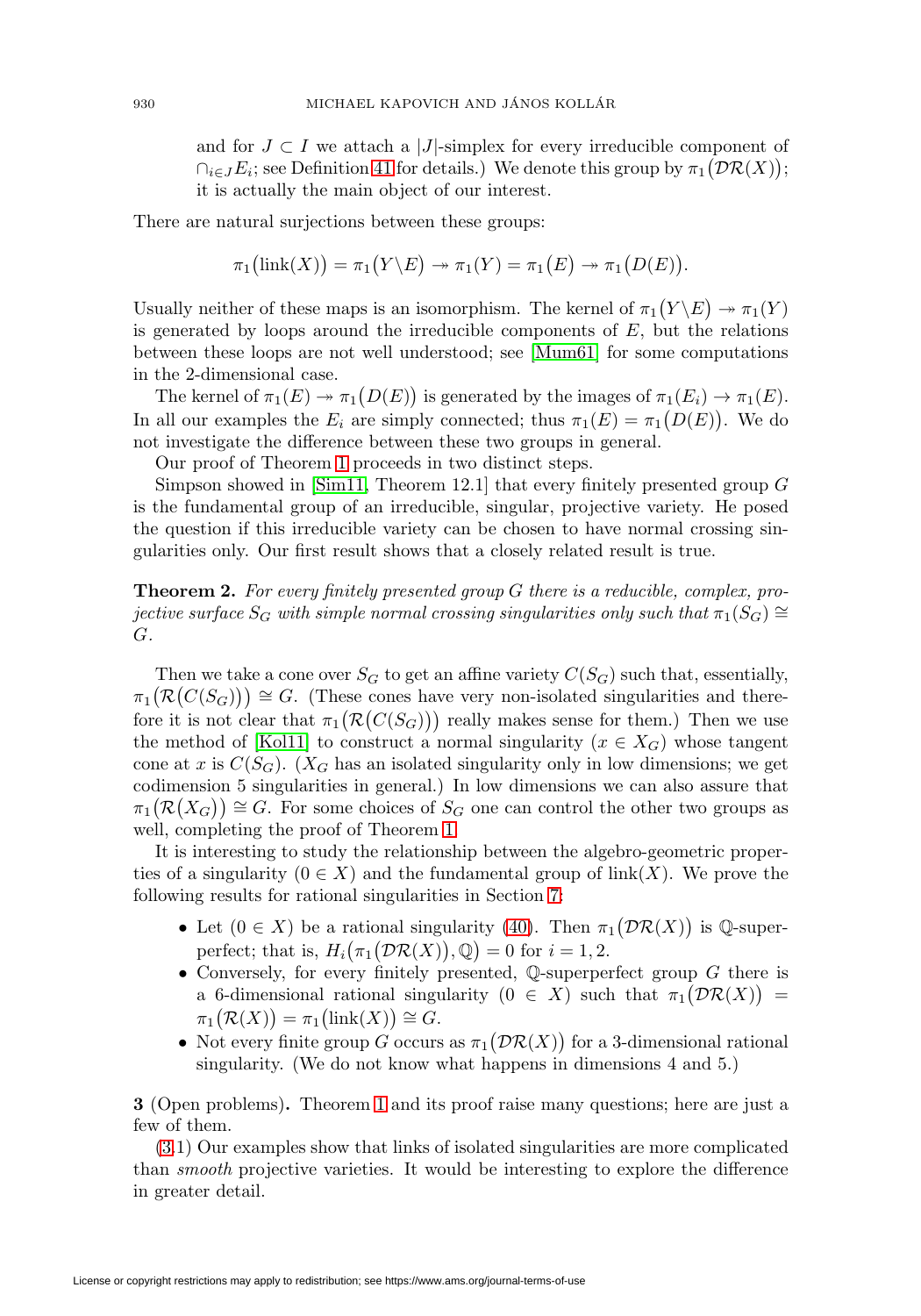[\(3.](#page-1-0)2) Several steps of the proof use general position arguments and it is probably impractical to follow it to get concrete examples. It would be nice to work out simpler versions in some key examples, for instance for Higman's group (as in Example [44\)](#page-18-0) and to understand the geometry of the resulting singularities completely.

[\(3.](#page-1-0)3) We have been focusing only on the fundamental group of the dual simplicial complex  $\pi_1(\mathcal{DR}(X))$  associated to an isolated singularity  $(0 \in X)$ . In a subsequent paper we show that for every finite simplicial complex  $\mathcal C$  there is a normal singularity  $(0 \in X)$  such that  $\mathcal{DR}(0 \in X)$  is homotopy equivalent to C.

 $(3.4)$  $(3.4)$  Given an *n*-dimensional manifold (possibly with boundary)  $M$ , our constructions give a  $(2n + 1)$ -dimensional singularity  $(0 \in X)$  such that  $\mathcal{DR}(X)$  is homotopy-equivalent to M. It is reasonable to expect that there is an  $(n + 1)$ dimensional singularity  $(0 \in Z)$  such that  $\mathcal{DR}(Z)$  is homeomorphic to M.

[\(3.](#page-1-0)5) For a complex algebraic variety X, its algebraic fundamental group  $\pi_1^{\text{alg}}(X)$ is the profinite completion of its topological fundamental group  $\pi_1(X)$ . There are examples where the natural map  $\pi_1(X) \to \pi_1^{\text{alg}}(X)$  is not injective [\[Tol93,](#page-23-6)92], but in all such known cases the image of  $\pi_1(X) \to \pi_1^{\text{alg}}(X)$  is infinite and very large. We now have (non-explicit) examples of isolated rational singularities such that  $\pi_1(\text{link}(X))$  is infinite yet  $\pi_1^{\text{alg}}(\text{link}(X))$  is the trivial group; see Corollary [51.](#page-21-3)

[\(3.](#page-1-0)6) All the examples in Theorem [1](#page-0-0) can be realized on varieties defined over Q. Thus they have an algebraic fundamental group  $\pi_1^{\text{alg}}(\text{link}(X_{\mathbb{Q}}))$  which is an extension of the above  $\pi_1^{\text{alg}}(\text{link}(X))$  and of the absolute Galois group  $\text{Gal}(\bar{\mathbb{Q}}/\mathbb{Q})$ . We did not investigate this extension; thus we do not have a complete description of all possible groups  $\pi_1^{\text{alg}}(\text{link}(X_{\mathbb{Q}})).$ 

#### 1. Polyhedral complexes

A (convex) Euclidean polyhedron is a subset P of  $\mathbb{R}^n$  given by a finite collection of linear inequalities (some of which may be strict and some not). The polyhedron P is rational if it can be given by linear inequalities with rational coefficients. The  $dimension of P$  is its topological dimension, which is the same as the dimension of its affine span Span(P). (Recall that the empty set has dimension  $-1$ .) Note that we allow polyhedra which are unbounded and neither open nor closed. A face of P is a subset of P which is given by converting some of these non-strict inequalities to equalities. Define the set  $Faces(P)$  to be the set of faces of P. The *interior*  $Int(P)$ of P is the topological interior of P in  $\text{Span}(P)$ . Again,  $\text{Int}(P)$  is a Euclidean polyhedron. We will refer to  $Int(P)$  as an open polyhedron.

An (isometric) morphism of two polyhedra is an isometric map  $f: P \to Q$  so that  $f(P)$  is a face of Q. A morphism is *rational* if it is the restriction of a rational affine map.

The following definition is a variation on the one given in [\[Dav08\]](#page-21-4), Definition A.2.12.

<span id="page-2-0"></span>**Definition 4.** A (Euclidean) polyhedral complex is a small category C whose objects are convex polyhedra and morphisms are their isometric morphisms satisfying the following axioms:

(1) For every  $c_1 \in Ob(\mathcal{C})$  and every face  $c_2$  of  $c_1, c_2 \in Ob(\mathcal{C})$ , the inclusion map  $\iota : c_1 \to c_2$  is a morphism of C.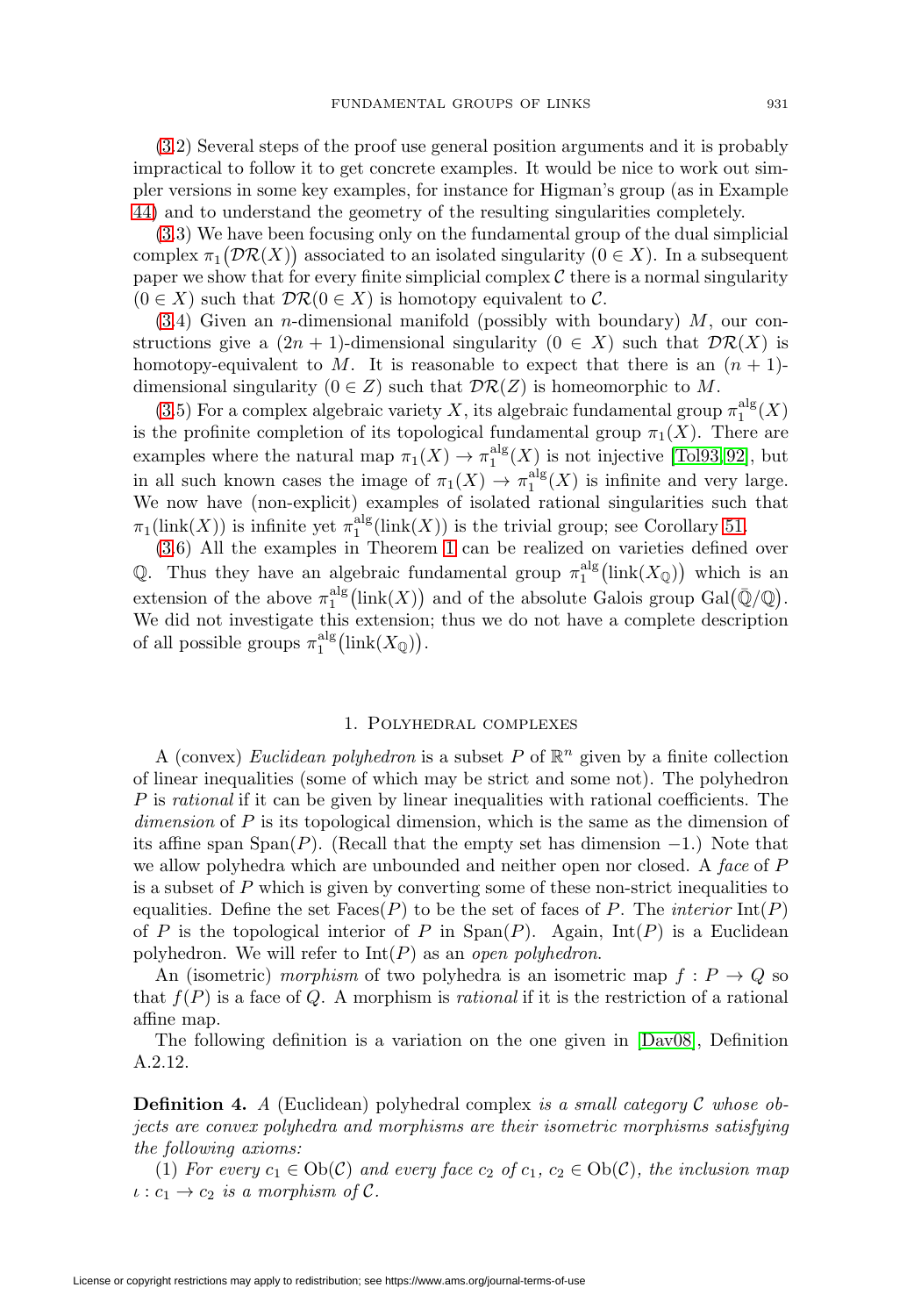(2) For every  $c_1, c_2 \in Ob(\mathcal{C})$  there exists at most one morphism  $f = f_{c_2,c_1} \in$ Mor(C) so that  $f(c_1) \subset c_2$ . Thus, for every  $c \in Ob(\mathcal{C})$  one defines  $c_ \leq = \{c' \in$  $Ob(\mathcal{C}): \exists f : c' \to c$ .

(3) Given  $a, b \in Ob(\mathcal{C})$  either  $a \subset \bigcap b \subset \emptyset$  or there exists  $c \in a \subset \bigcap b \subset so$  that for every  $d \in a < \cap b <$ , there exists a morphism  $f : d \to c$ .

A polyhedral complex is rational if all its objects and morphisms are rational.

Analogously, one defines spherical, hyperbolic, affine, projective, etc., polyhedral complexes, but we will not need these concepts. Thus, a polyhedral complex for us will always mean a Euclidean polyhedral complex.

Given a finite rational polyhedral complex  $C$ , by scaling one obtains an *integral* polyhedral cell complex  $\mathcal{C}'$ , where the polyhedra and morphisms are integral.

**Example 5.** 1. Every simplicial complex Z corresponds canonically to a Euclidean polyhedral complex  $Z$ : Identify each k-simplex in  $Z$  with the standard Euclidean simplex in  $\mathbb{R}^{k+1}$ .

2. Conversely, if  $Z$  is a polyhedral complex where every face is a simplex, then  $Z$  is a simplicial complex (note Conditions 2 and 3 in Definition [4](#page-2-0)).

Objects of a polyhedral complex  $\mathcal C$  are called faces of  $\mathcal C$  and the morphisms of C are called *incidence maps* of C. A facet of C is a face P of C so that for every morphism  $f: P \to Q$  in  $\mathcal{C}, f(P) = Q$ . A vertex of C is a zero-dimensional face. The dimension dim(C) of C is the supremum of dimensions of faces of C. A polyhedral complex  $\mathcal C$  is called *pure* if the dimension function is constant on the set of facets of C; the constant value in this case is the dimension of C. A subcomplex of C is a full subcategory of C. If c is a face of a complex C, then  $\text{Res}_{\mathcal{C}}(c)$ , the residue of c in C, is the minimal subcomplex of C containing all faces  $c'$  such that there exists an incidence map  $c \to c'$ . For instance, if c is a vertex of C, then its residue is the same as the *star* of c in  $\mathcal{C}$ ; however, in general these are different concepts.

We generate the equivalence relation  $\sim$  on a polyhedral complex C by declaring that  $c \sim f(c)$ , where  $c \in Ob(\mathcal{C})$  and  $f \in Mor(\mathcal{C})$ . This equivalence relation also induces the equivalence relation  $\sim$  on points of faces of C.

If C is a polyhedral complex, its poset  $Pos(\mathcal{C})$  is the partially ordered set  $Ob(\mathcal{C})$ with the relation  $c_1 \leq c_2$  iff  $c_1 \sim c_0$  so that  $\exists f \in \text{Mor}(\mathcal{C}), f : c_0 \to c_2$ .

We define the *underlying space* or *amalgamation*  $|\mathcal{C}|$  of a polyhedral complex  $\mathcal{C}$ as the topological space which is obtained from the disjoint union

# $\amalg_{c\in \mathrm{Ob}(\mathcal{C})} c$

by identifying points using the equivalence relation: ∼. We equip |C| with the quotient topology.

<span id="page-3-0"></span>**Definition 6.** Let B be a subcomplex of a polyhedral complex C. For  $c \in Ob(\mathcal{C})$ define the polyhedron

$$
c' := c \setminus \bigcup_{b \le c, b \in \mathcal{B}} f(b), \text{ where } f : b \to c, f \in \text{Mor}(\mathcal{C}).
$$

For a morphism  $f \in \text{Mor}(\mathcal{C}),$   $f: c_1 \to c_2$ , we set  $f': c'_1 \to c'_2$  as the restriction of f. We define the difference complex  $C - B$  as the following polyhedral complex:

$$
Ob(\mathcal{C} - \mathcal{B}) = \{c' : c \in Ob(\mathcal{C})\},
$$
  
Mor( $\mathcal{C} - \mathcal{B}$ ) =  $\{f' : c'_1 \rightarrow c'_2, where f \in Mor(\mathcal{C}), f : c_1 \rightarrow c_2\}.$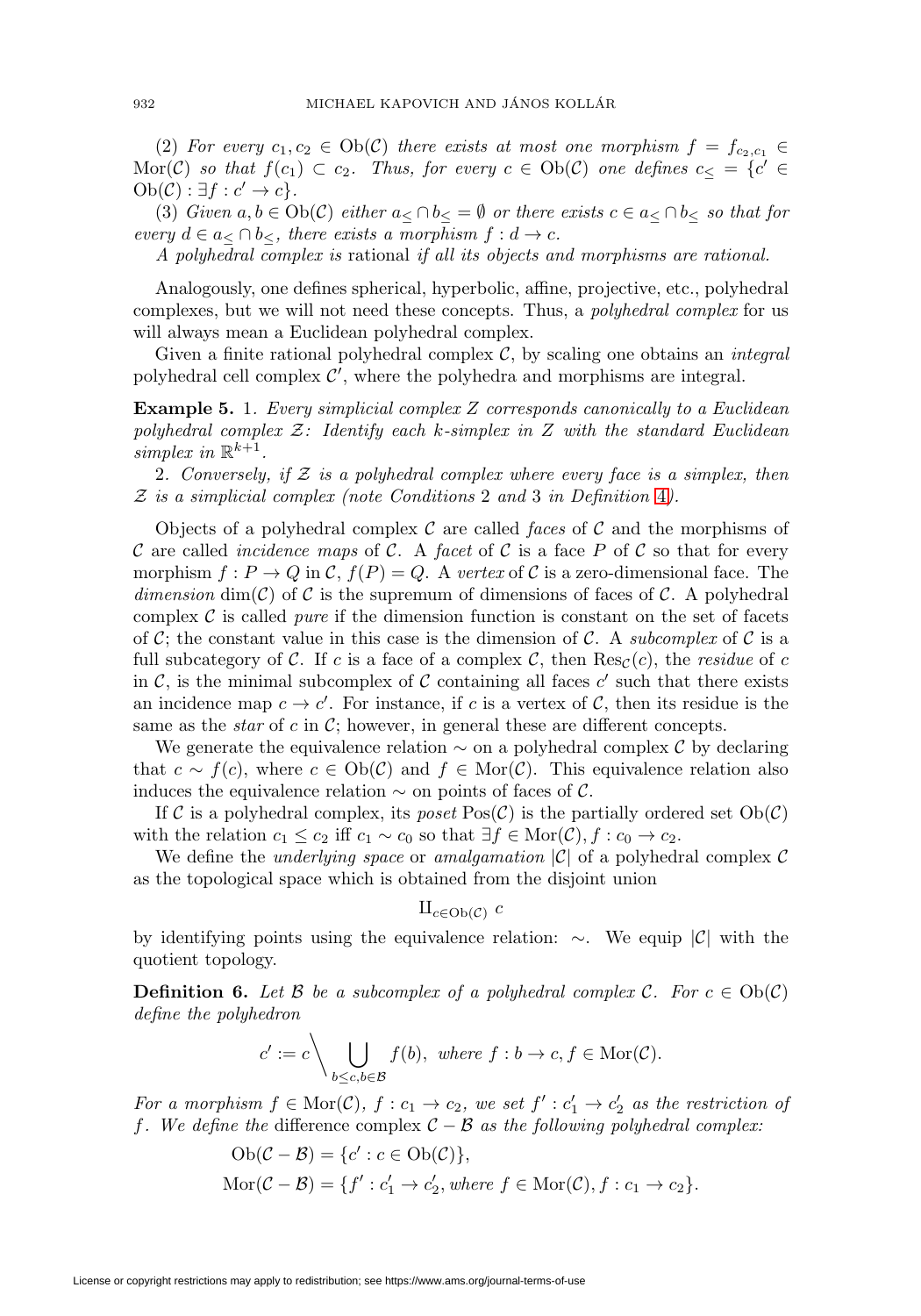Note that  $\mathcal{C} - \mathcal{B}$  need not be a subcomplex of  $\mathcal{C}$ .

We will be exclusively interested in finite Euclidean polyhedral complexes (i.e., complexes of finite cardinality), where the underlying space  $|\mathcal{C}|$  is connected.

<span id="page-4-0"></span>**Example 7.** For us the most important Euclidean polyhedral complexes are obtained by subdividing (a domain in)  $\mathbb{R}^N$  into convex polyhedra. Let  $U \subset \mathbb{R}^N$  be an open subset and  $V$  be a partition of U in convex Euclidean polyhedra so that

(1) For every  $c_1 \in V$  and every face  $c_2$  of  $c_1, c_2 \in V$ .

(2) For every two polyhedra  $c_1, c_2 \in \mathcal{V}$ ,  $c_1 \cap c_2 \in \mathcal{V}$ .

Then  $V$  becomes the set of faces of a polyhedral complex (again denoted by  $V$  by abusing the notation), where inclusions of faces are the incidence maps.

**Example 8.** Let  $\Delta^m$  be the closed Euclidean m-simplex. The (simplicial) cell complex of faces of  $\Delta^m$  will be denoted  $\mathcal{C}(\Delta^m)$ .

**Definition 9.** Let  $C$  be a pure n-dimensional polyhedral complex. The nerve  $N$ erve $(C)$ of C is the simplicial complex whose vertices are facets of C (the notation is  $v = c^*$ , where c is a facet of C); distinct vertices  $v_0 = c_0^*, \ldots, v_k = c_k^*$  or Nerve(C) span a k-simplex if there exists a face c of C and incidence maps  $c \to c_i$ ,  $i = 0, \ldots, k$ . The simplex  $\sigma = [v_0, \ldots, v_k]$  then is said to be dual to the face c, provided that c is a maximal face satisfying the above property. We will use the notation  $\sigma = c^*$ .

**Example 10.** Suppose that C consists of three edges  $e_1$ ,  $e_2$ ,  $e_3$  sharing a common vertex. Then the simplicial complex Nerve(C) is the face-complex  $\mathcal{C}(\Delta^2)$  of the 2dimensional simplex  $\Delta^2$ : Vertices of  $\Delta^2$  are  $e_i^*$ ,  $i = 1, 2, 3$ ; edges of  $\Delta^2$  correspond to the (nonempty) intersections of pairs of distinct edges  $e_i$ ,  $e_j$ ; and the 2-face of  $\Delta^2$  corresponds to the triple intersection of the edges of C.

**Lemma 11.** If C is finite, then  $|C|$  is homotopy-equivalent to  $|\text{Nerve}(C)|$ .

*Proof.* Notice that the image of each face of C in  $|\mathcal{C}|$  is contractible. Therefore, one can thicken each facet c of C to an open contractible subset  $U(c) \subset |\mathcal{C}|$  so that

(1) The collection of open sets  $U(c)$  (c's are facets of C) is a covering of  $|\mathcal{C}|$ .

(2) For every  $k + 1$ -tuple of facets  $c_0, \ldots, c_k$ , the intersection

$$
U(c_0) \cap \cdots \cap U(c_k)
$$

is nonempty iff  $[c_0^*, \ldots, c_k^*]$  is a simplex in Nerve $(C)$ .

(3) Each intersection  $U(c_0) \cap \cdots \cap U(c_k)$  as above is contractible.

Now, the assertion becomes a standard fact of algebraic topology; see e.g. [\[Hat02\]](#page-22-4).  $\Box$ 

Note that, in general, a face can have more than one, or no, dual simplices, except that each facet is dual to the unique vertex.

**Definition 12.** A polyhedral complex  $C$  is simple if

(1) C is pure,  $\dim(\mathcal{C}) = n$ ,

(2) For  $k = 0, \ldots, n$  and every k-face c of C, Nerve(Res<sub>C</sub>(c)) is isomorphic to the complex  $\mathcal{C}(\Delta^{n-k})$ .

It is easy to see that each face c of a simple n-dimensional complex  $\mathcal C$  is dual to a unique simplex  $c^*$  in Nerve $(\mathcal{C})$ . Moreover,  $\dim(c) + \dim(c^*) = n$ .

**Lemma 13.** If  $A$  is a simple polyhedral complex and  $B$  is its subcomplex, then the complex  $C := \mathcal{A} - \mathcal{B}$  is again simple.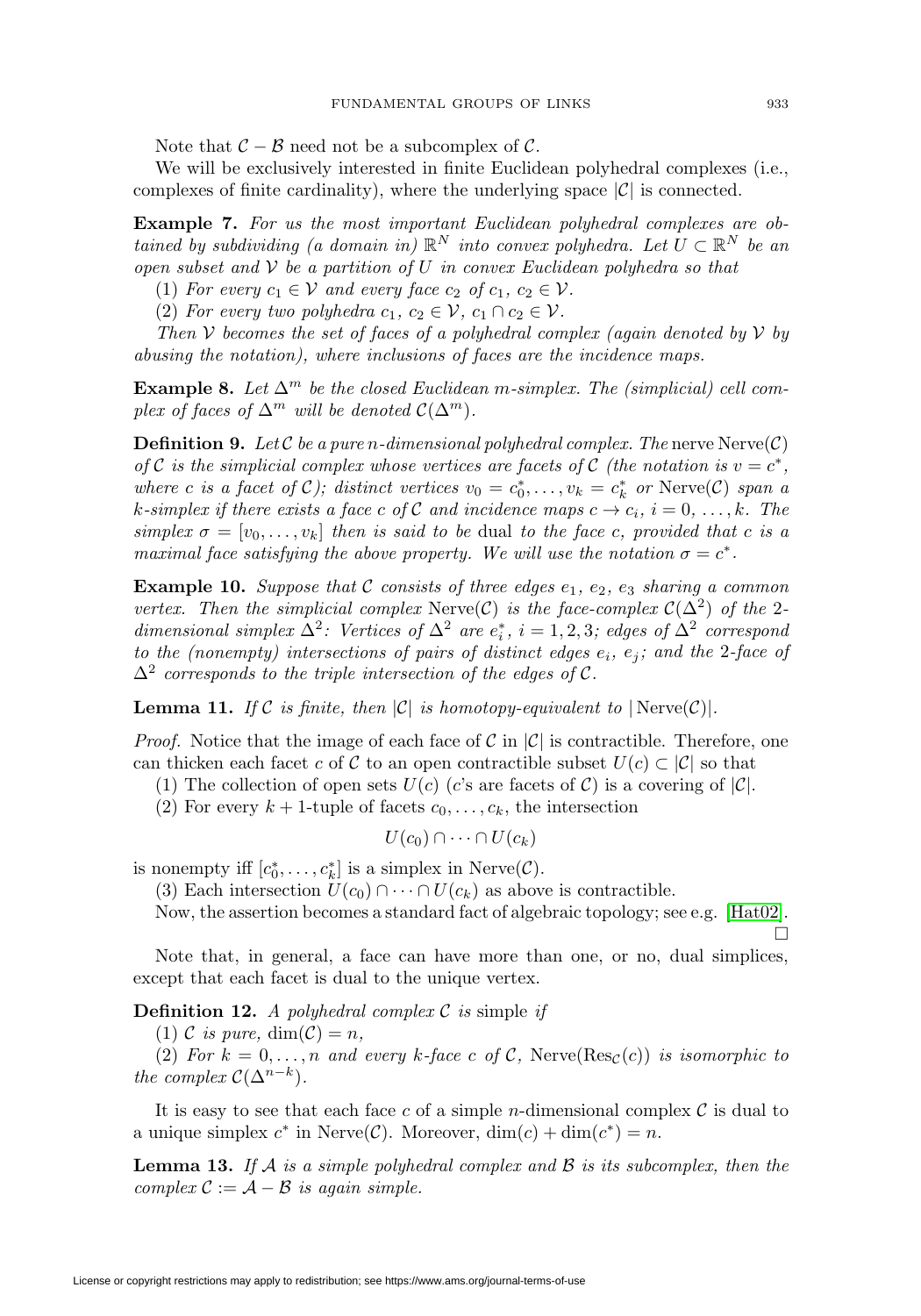*Proof.* It is easy to see that C is purely of the same dimension as  $A$  and for each face c of C, the poset of  $Res_C(c)$  is isomorphic to the poset  $Res_A(a)$ , where  $c = a'$  (see Definition 6). (see Definition [6\)](#page-3-0).

## 2. VORONOI COMPLEXES IN  $\mathbb{R}^N$

In what follows, we will use the notation  $d$  for the Euclidean metric on  $\mathbb{R}^N$ .

**Definition 14.** Let  $Y \subset \mathbb{R}^N$  be a finite subset. The Voronoi tessellation  $V(Y)$  of  $\mathbb{R}^N$  associated with Y is defined by: For each  $y \in Y$  take the Voronoi cell

$$
V(y) := \{ x \in \mathbb{R}^N : d(x, y) \le d(x, y'), \forall y' \in Y \}.
$$

Thus, each cell  $V(y)$  is given by the collection of non-strict linear inequalities  $d(x, y) \leq d(x, y')$ , i.e.,

$$
2(y'-y) \cdot x \leq y' \cdot y' - y \cdot y.
$$

Then each cell  $V(y)$  is a closed (possibly unbounded) polyhedron in  $\mathbb{R}^N$ . Every  $V(y)$  is rational provided that  $Y \subset \mathbb{Q}^N$ . The union of Voronoi cells is the entire  $\mathbb{R}^N$ . We thus obtain the polyhedral complex, called the Voronoi complex,  $\mathcal{V}(Y)$ using the faces  $V(y)$  as in Example [7.](#page-4-0)

Not every Voronoi complex is simple, but most of them are. In order to make this precise, we consider ordered finite subsets of  $\mathbb{R}^N$ ; thus, every k-element subset becomes a point in  $\mathbb{R}^{kN}$ .

<span id="page-5-0"></span>**Lemma 15.** k-element subsets  $Y \subset \mathbb{R}^N$  (resp.  $Y \subset \mathbb{Q}^N$ ) whose Voronoi complex  $V(Y)$  is simple are open and dense in  $\mathbb{R}^{kN}$  (resp.  $\mathbb{Q}^{kN}$ ).

*Proof.* For a subset  $Y \subset \mathbb{R}^N$ , failure of simplicity of  $\mathcal{V}(Y)$  means that there exists an m-element subset  $W \subset Y$  so that the set of affine hyperplanes

$$
H_{y_i, y_j} = \{x | d(y_i, x) = d(y_j, x)\}, y_i, y_j \in W
$$

has intersection of dimension  $>m-1$ ; equivalently, the points of W lie on an affine subspace of dimension  $\lt m-1$ . The subset  $\Sigma_{m,N} \subset \mathbb{R}^{mN}$  of such W's is closed and has an empty interior. The lemma follows from the density of rational k-element subsets.  $\Box$ 

**Delaunay triangulations.** Dually, one defines the Delaunay simplicial complex

$$
\mathcal{D}(Y) = \text{Nerve}(\mathcal{V}(Y)),
$$

i.e., vertices of this complex are points of Y, vertices  $y_0, \ldots, y_k$  span a k-simplex in  $\mathcal{D}(Y)$  iff  $\bigcap_{i=0}^k D(y_i) \neq \emptyset$ . We have the canonical affine map  $\eta: \mathcal{D}(Y) \to \mathbb{R}^N$  which is the identity on  $Y$ .

The proof of the following theorem can be found in [\[For97,](#page-22-5) Thm. 2.1].

**Theorem 16.** 1. If  $V(Y)$  is simple, then the map  $\eta : |\mathcal{D}(Y)| \to \mathbb{R}^N$  injective.

2. The image of the latter map is the closed convex hull  $Hull(Y)$  of the set Y.

The Euclidean simplicial complex  $\eta(\mathcal{D}(Y))$  is called the *Delaunay triangulation* of  $Hull(Y)$  with the vertex set Y.

**Voronoi complexes associated with smooth submanifolds in**  $\mathbb{R}^N$ **.** Let M be a subset of  $\mathbb{R}^N$  and  $\epsilon > 0$ . A set  $Y \subset \mathbb{R}^N$  is said to be  $\epsilon$ -dense in M if every point  $x \in M$  is within distance  $\lt \epsilon$  from a point of Y. (Note that Y need not be contained in M.) By compactness and Lemma [15,](#page-5-0) for every bounded subset of  $\mathbb{R}^N$ ,  $\epsilon > 0$ , there exists a finite simple rational subset  $Y \subset \mathbb{R}^N$  which is  $\epsilon$ -dense in M.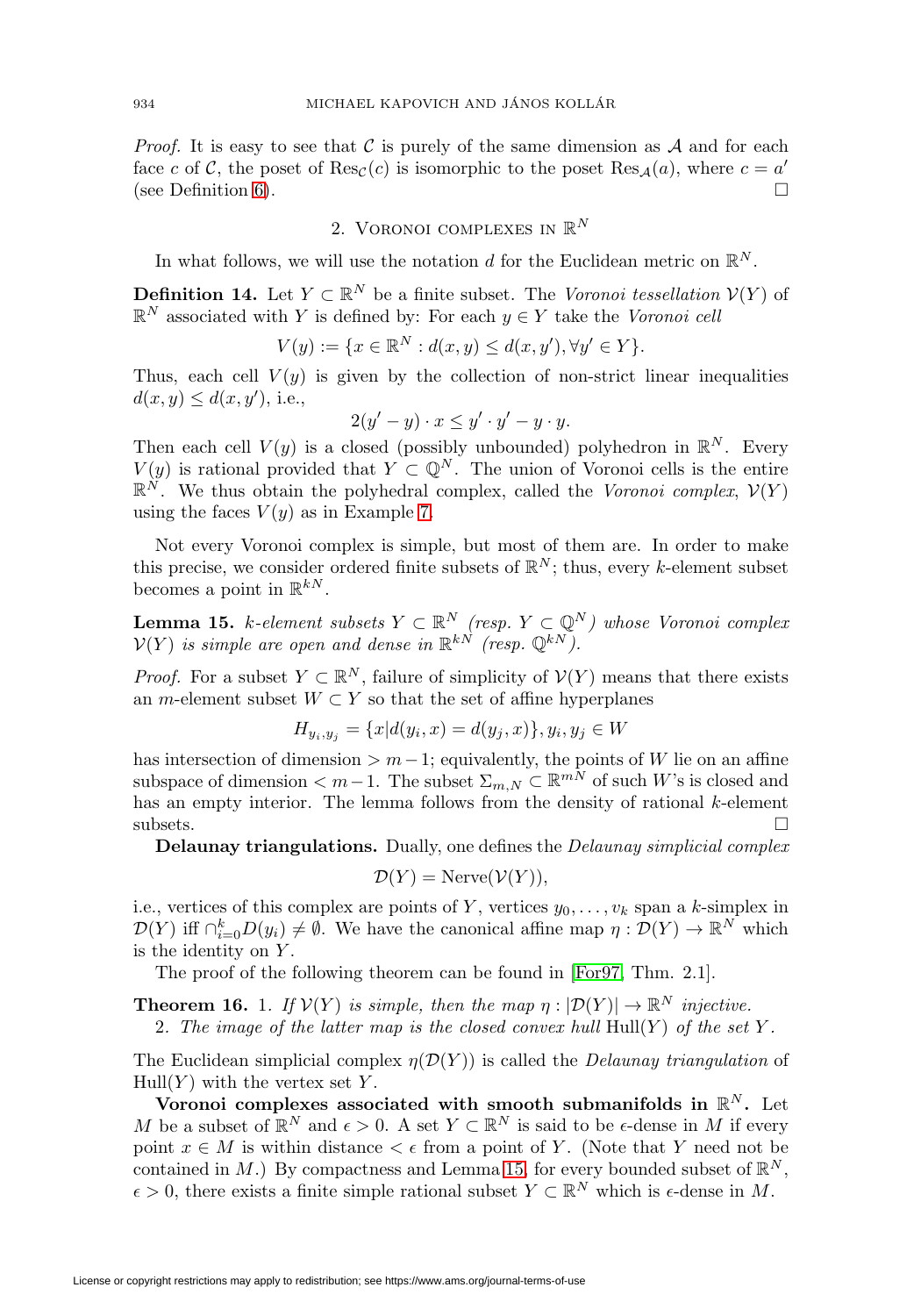<span id="page-6-1"></span>**Theorem 17** (S. S. Cairns [\[Cai61\]](#page-21-5)). Let M be a  $C^2$ -smooth closed submanifold of  $\mathbb{R}^N$ . Then there exists  $\epsilon_M > 0$  so that for every  $\epsilon \in (0, \epsilon_M]$  the following holds.

Let Y be a finite subset of  $\mathbb{R}^N$  which is  $\epsilon$ -dense in M. For every face  $c \in V(Y)$ define the set  $c_M := c \cap M$ .

Then each  $c_M$  is a (topological) cell in M and the collection of cells  $c_M$ ,  $c \in V(Y)$ , is a cellulation of M.

Note that for a generic choice of Y the intersections  $c_M$  are transversal and, hence,

$$
\dim(c_M) = \dim(c) + \dim(M) - N.
$$

Examination of Cairns's proof of this theorem shows that it can be repeated verbatim to prove the following.

**Theorem 18.** Let S be a compact codimension 0 submanifold of  $\mathbb{R}^N$  with  $C^2$ smooth boundary M. Then for  $\epsilon_M > 0$  as above, and for every  $\epsilon \in (0, \epsilon_M]$  the following holds.

Let Y be a finite subset of  $\mathbb{R}^N$  which is  $\epsilon$ -dense in S. For every face  $c \in \mathcal{V}(Y)$ define the set  $c_S := c \cap S$ . Then each  $c_S$  is a (topological) cell in S and the collection of cells  $c_S$ ,  $c \in V(Y)$ , is a regular cellulation  $\mathcal{V}_S$  of S.

Again, for a generic choice of Y,  $\dim(c_M) = \dim(c)$  unless  $c_S = \emptyset$ .

We observe that  $\{c \in V(Y) : c_S = \emptyset\}$  is the face set of a subcomplex  $W(Y)$  of  $\mathcal{V}(Y)$ . We then let  $\mathcal{C}_S := \mathcal{V}(Y) - \mathcal{W}(Y)$ .

Clearly,  $\mathcal{C}_S$  is pure, N-dimensional and Nerve( $\mathcal{C}_S$ ) is isomorphic to Nerve( $\mathcal{V}_S$ ). Therefore,  $|\text{Nerve}(\mathcal{C}_S)|$  is homotopy-equivalent to  $|\text{Nerve}(\mathcal{V}_S)| \cong S$ .

By Lemma [15,](#page-5-0) we can assume that Y is simple, rational and generic; then  $\mathcal{C}_S$  is again simple, rational and  $|\mathcal{C}_S|$  is still homotopy-equivalent to S.

<span id="page-6-0"></span>**Corollary 19.** Given  $S \subset \mathbb{R}^N$  as above, there exists a simple rational polyhedral complex  $C = C_S$  so that  $|C|$  is homotopy-equivalent to S.

<span id="page-6-2"></span>Faces of  $\mathcal{C}_S$ , in general, are not closed polyhedra.

### 3. Euclidean thickening of simplicial complexes

We are grateful to Frank Quinn for leading us to the following reference.

**Theorem 20** (M. Hirsch [\[Hir62\]](#page-22-6))**.** Let Z be a finite simplicial complex in a smooth manifold X. Then there exists a codimension 0 compact submanifold  $S \subset X$  with smooth boundary which is homotopy-equivalent to  $|Z|$ .

<span id="page-6-3"></span>**Corollary 21.** For every *n*-dimensional finite simplicial complex Z there exists a codimension 0 compact submanifold  $M \subset \mathbb{R}^{2n+1}$  with smooth boundary, homotopyequivalent to  $|Z|$ .

Proof. We give two proofs of this corollary.

1. By the Whitney embedding theorem in the context of simplicial complexes, Z embeds in  $\mathbb{R}^{2n+1}$ . (Start with a generic map  $f: Z^{(0)} \to \mathbb{R}^{2n+1}$ , and then use the affine extension of f to simplices of  $Z$ .) Now, the assertion immediately follows from Hirsch's theorem.

2. Below we give a simple and self-contained proof of this corollary communicated to us by Kevin Walker via Mike Freedman. We will think of Z as a cell complex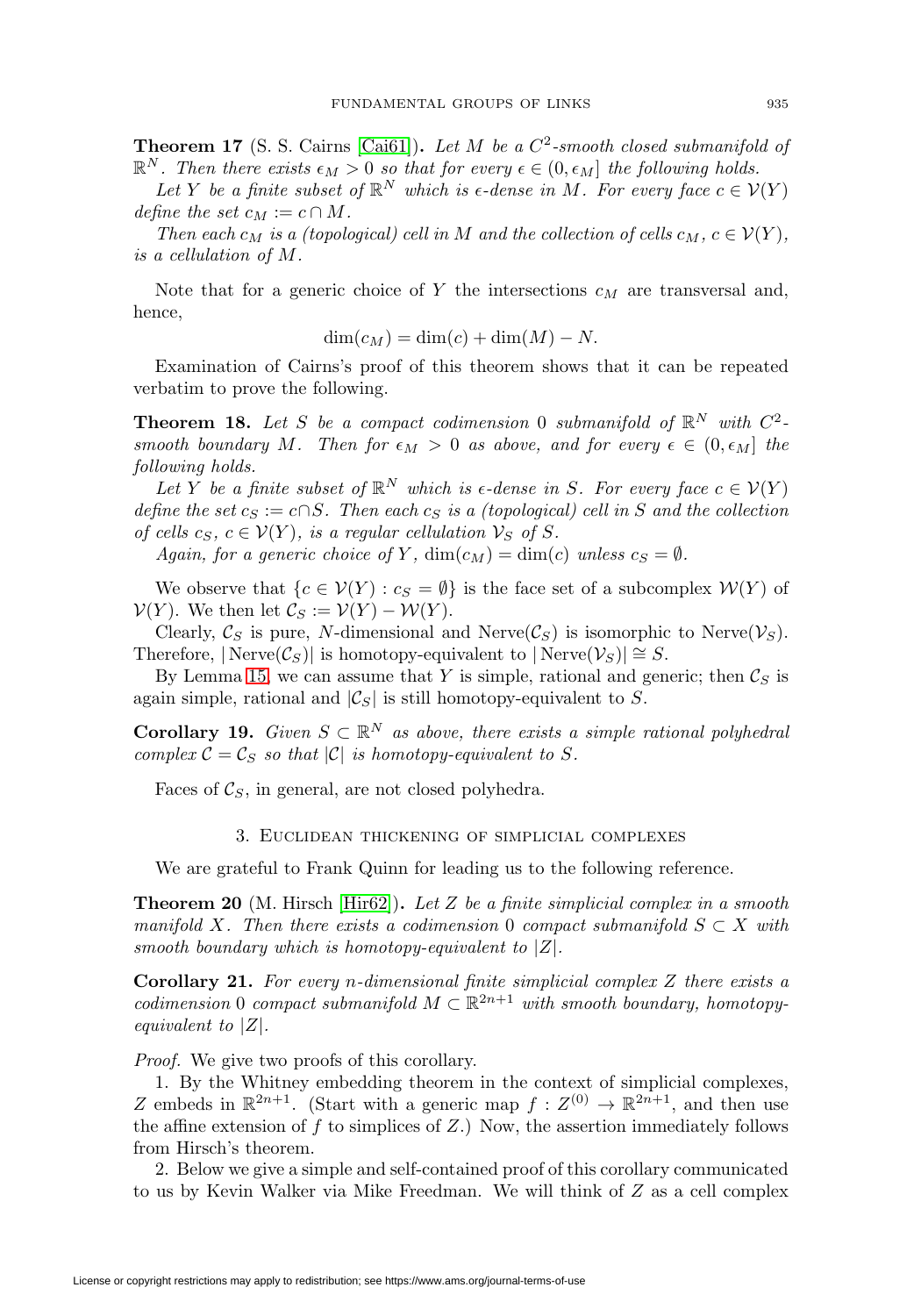and will construct M by induction on skeleta of Z. Let  $B<sub>v</sub>$  denote pairwise disjoint intervals in R, where  $v \in Z^{(0)}$ , and set

$$
S_0 := \amalg_v B_v.
$$

Then the map  $Z^{(0)} \to S_0$  sending each v to  $B_v$  is a homotopy-equivalence. Suppose that we constructed a codimension 0 submanifold  $M_k \subset \mathbb{R}^{2k+1}$  with smooth boundary and a homotopy-equivalence  $h: Z^{(k)} \to M_k$ . Let  $f_i$  denote the the attaching maps  $\partial B^{k+1} \to Z$  of  $(k+1)$ -cells of Z. The maps  $f_i$  define elements of  $\pi_k(M_k)$ . Since the dimension of the manifold  $M_k$  is  $2k + 1$ , these homotopy classes can be realized by smoothly embedded k-sphere  $s_i$  with trivial normal bundle in  $\mathbb{R}^{2k+1}$ , see [\[KM63,](#page-22-7) §6]. A priori, the spheres  $s_i$  may not be even homotopic to spheres contained in the boundary of  $M_k$ . However, we replace  $M_k$  with  $M'_k \subset \mathbb{R}^{2k+3}$ , obtained from  $M_k \times B^2 \subset \mathbb{R}^{2k+3}$  by "smoothing the corners." Then  $s_i$  can be chosen in the boundary of  $M'_k$  and, for the dimension reasons, it bounds a smoothly embedded  $(k+1)$ -disk in  $\mathbb{R}^{2k+3}\backslash M'_{k}$ . Then we attach the handle  $H_i \cong D^{k+1}\times D^{k+2} \subset \mathbb{R}^{2k+3}$  to  $M'_k$  along  $s_i$ , so that this handle intersects  $M'_k$  only along a tubular neighborhood of  $s_i$  in  $\partial M'$ . Moreover, we can assume that distinct handles  $H_i$  are pairwise disjoint. We again smooth the corners after the handles are attached. Let  $M_{k+1} \subset \mathbb{R}^{2k+1}$ be the codimension 0 submanifold with smooth boundary resulting from attaching these handles and smoothing the corners. Then, clearly, the homotopy-equivalence  $Z^{(k)} \to M_k$  extends to a homotopy-equivalence  $Z^{(k+1)} \to M_{k+1}$ .

By combining Hirsch's theorem with Corollary [19](#page-6-0) we obtain the following.

<span id="page-7-0"></span>**Corollary 22.** Given a finite n-dimensional simplicial complex Z, there exists a finite simple  $(2n + 1)$ -dimensional rational Euclidean polyhedral complex C so that  $|\mathcal{C}|$  is homotopy-equivalent to  $|Z|$ .

We note that the dimension of C in this corollary can be easily reduced to  $N = 2n$ . For instance, by a theorem of Stallings (see  $[DR93]$ ) Z is homotopy-equivalent to a finite simplicial complex W which embeds in  $\mathbb{R}^{2n}$ . One can improve on this estimate even further as follows. Suppose that  $Z$  is a finite simplicial complex which admits an *immersion*  $j : |Z| \to \mathbb{R}^N$ . Then taking pull-back of an open regular neighborhood of  $j(|Z|)$  via j one obtains an open smooth locally Euclidean  $N$ -dimensional manifold  $X$  which is homotopy-equivalent to  $|Z|$ .

**Definition 23.** If Z is a simplicial complex, then a locally Euclidean Riemannian manifold X is called a Euclidean thickening of Z if there exists an embedding  $|Z| \rightarrow$ X which is a homotopy-equivalence. We say that X is rational, resp. integral, if there exists a smooth atlas on X with transition maps that belong to  $\mathbb{Q}^n \rtimes GL(n, \mathbb{Q})$ , resp.  $\mathbb{Z}^n \rtimes GL(n,\mathbb{Z})$ , where  $n = dim(X)$ .

Note that if X is an n-dimensional locally Euclidean manifold which admits an isometric immersion in  $\mathbb{R}^n$ , then X is integral.

Suppose that  $X$  is a Euclidean thickening of  $Z$ . Applying Hirsch's theorem above to the embedding  $|Z| \subset X$ , we obtain an N-dimensional smooth manifold with boundary  $S \subset X$  homotopy-equivalent to |Z|. Even though such X is not isometric to  $\mathbb{R}^N$  (it is typically incomplete and, moreover, need not embed in  $\mathbb{R}^N$ isometrically), the arguments in the proof of Cairns's theorem [17](#page-6-1) are local and go through if we replace  $\mathbb{R}^N$  with X. We thus obtain the following.

**Corollary 24.** Suppose that Z is a finite simplicial complex and X is an Ndimensional Euclidean thickening of Z. Then there exists a simple N-dimensional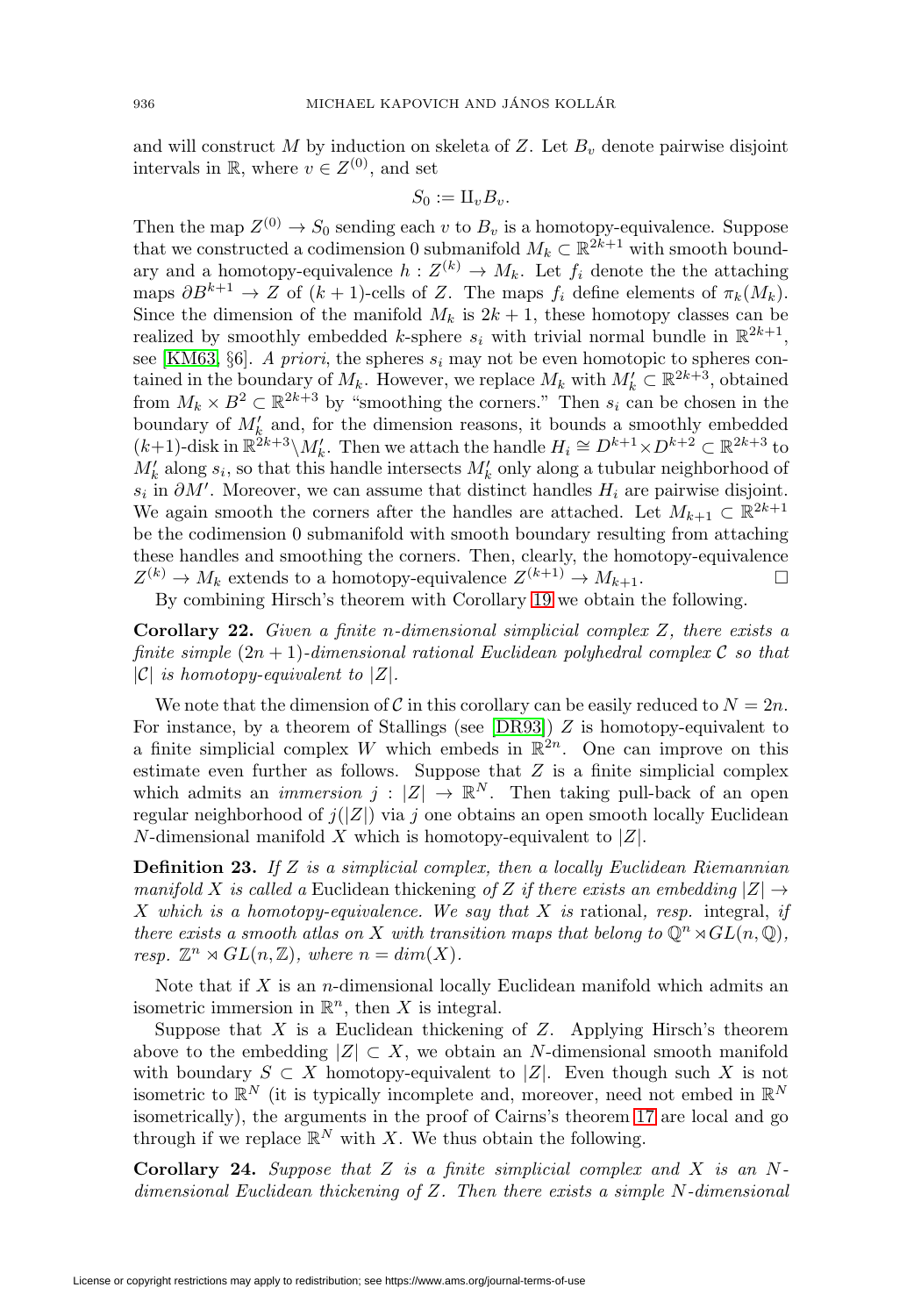<span id="page-8-1"></span>Voronoi complex C so that  $|\mathcal{C}|$  is homotopy-equivalent to Z. Moreover, if X is rational, resp. integral, the complex  $C$  can be taken rational, resp. integral.

4. Complexification of Euclidean polyhedral complexes

**Definition 25.** Let **V** denote either the category of varieties (over a fixed field  $k$ ) or the category of topological spaces.

Let C be a finite polyhedral complex. A **V**-complex based on C is a functor  $\Phi$  from C to **V** so that morphisms  $c_i \to c_j$  go to closed embeddings  $\phi_{ij} : \Phi(c_i) \to \Phi(c_j)$ . By abuse of terminology, we will sometimes refer to the image category  $im(\Phi)$  as a **V**-complex based on C.

We call the functor  $\Phi$  *strictly faithful* if the following holds.

If  $x_i \in \Phi(c_i)$ ,  $x_j \in \Phi(c_j)$  and  $\phi_{ik}(x_i) = \phi_{jk}(x_j)$  for some k, then there is an  $\ell$ and  $x_{\ell} \in \Phi(c_{\ell})$  such that  $\phi_{\ell i}(x_{\ell}) = x_i$  and  $\phi_{\ell i}(x_{\ell}) = x_i$ .

The relation  $x_i \sim \phi_{ij}(x_i)$  for every i, j and  $x_i \in X_i$  generates an equivalence relation on the points of  $\mathcal{H}_{i\in I}\Phi(c_i)$ , also denoted by ~.

In the category of topological spaces, the direct limit  $\lim \Phi(\mathcal{C})$  of the diagram  $\Phi(\mathcal{C})$  exists and its points are identified with  $\left(\prod_{i\in I}\Phi(c_i)\right)/\sim$ .

For example, suppose that  $\Phi_{taut}$  is the tautological functor which identifies each face of C with the corresponding underlying topological space. Then  $\lim \Phi_{taut}(\mathcal{C})$ is nothing but  $|\mathcal{C}|$ .

In general, Proposition 3.1 in [\[Cor92\]](#page-21-6) proves the following.

<span id="page-8-0"></span>**Lemma 26.** Suppose that  $\Phi$  is strictly faithful and  $\Phi(\mathcal{C})$  consists of cell complexes and cellular maps of such complexes. Then  $\pi_1(\lim \Phi(C)) \cong \pi_1(|C|)$  provided that  $\mathfrak{e}(\alpha) \mathfrak{e}(\alpha) \in \mathcal{O}(\alpha)$  is 1-connected.

In the category of varieties direct limits usually do not exist; we deal with this question in Section [5.](#page-11-0) Thus for now assume that  $\Phi(\mathcal{C})$  has a direct limit lim  $\Phi(\mathcal{C})$ in the category of varieties. There is a natural surjection

$$
\big(\amalg_{i\in I}\Phi(c_i)\big)/\sim\quad\to\quad\lim\Phi(\mathcal{C}).
$$

If this map is a bijection, we say that  $\lim \Phi(\mathcal{C})$  is an *algebraic realization* of  $|\mathcal{C}|$ .

Our next goal is to describe two constructions of complexes of varieties based on polyhedral complexes.

**Projectivization.** Suppose that  $C$  is a Euclidean polyhedral complex.

We first construct a *projectivization*  $P = P(C)$  of the Euclidean polyhedral complex C. We regard each face c of C as a polyhedron in  $\mathbb{R}^N$ . The complex affine span, Span(c), of c is a linear subspace of  $\mathbb{C}^N$ . Let  $P_c$  denote its projective completion in  $\mathbb{P}^N$ . Note that, technically speaking, different faces c can yield the same space  $P_c$  if their affine spans are the same. To avoid these issues, we set  $\mathcal{P}_c := P_c \times \{c\}.$ For every morphism of C,  $f_{c_2,c_1}: c_1 \rightarrow c_2$ , we have a unique linear embedding  $F_{c_2,c_1} : \mathcal{P}_{c_1} \to \mathcal{P}_{c_2}$ . Thus, we obtain the functor

$$
\mathcal{P}: \mathcal{C} \to \text{Varieties}
$$

which sends each  $c \in Ob(\mathcal{C})$  to  $\mathcal{P}_c$  and each morphism  $f_{c_2,c_1}$  to  $F_{c_2,c_1}$ .

We refer to  $P$  as a *complex of projective spaces* based on the complex  $C$ .

Observe, however, that  $im(\mathcal{P})$  does not (in general) accurately capture the combinatorics of the complex C, i.e., the corresponding functor  $\Psi_{var} = \mathcal{P}$  need not be strictly faithful. For instance, in complex projective space any two hyperplanes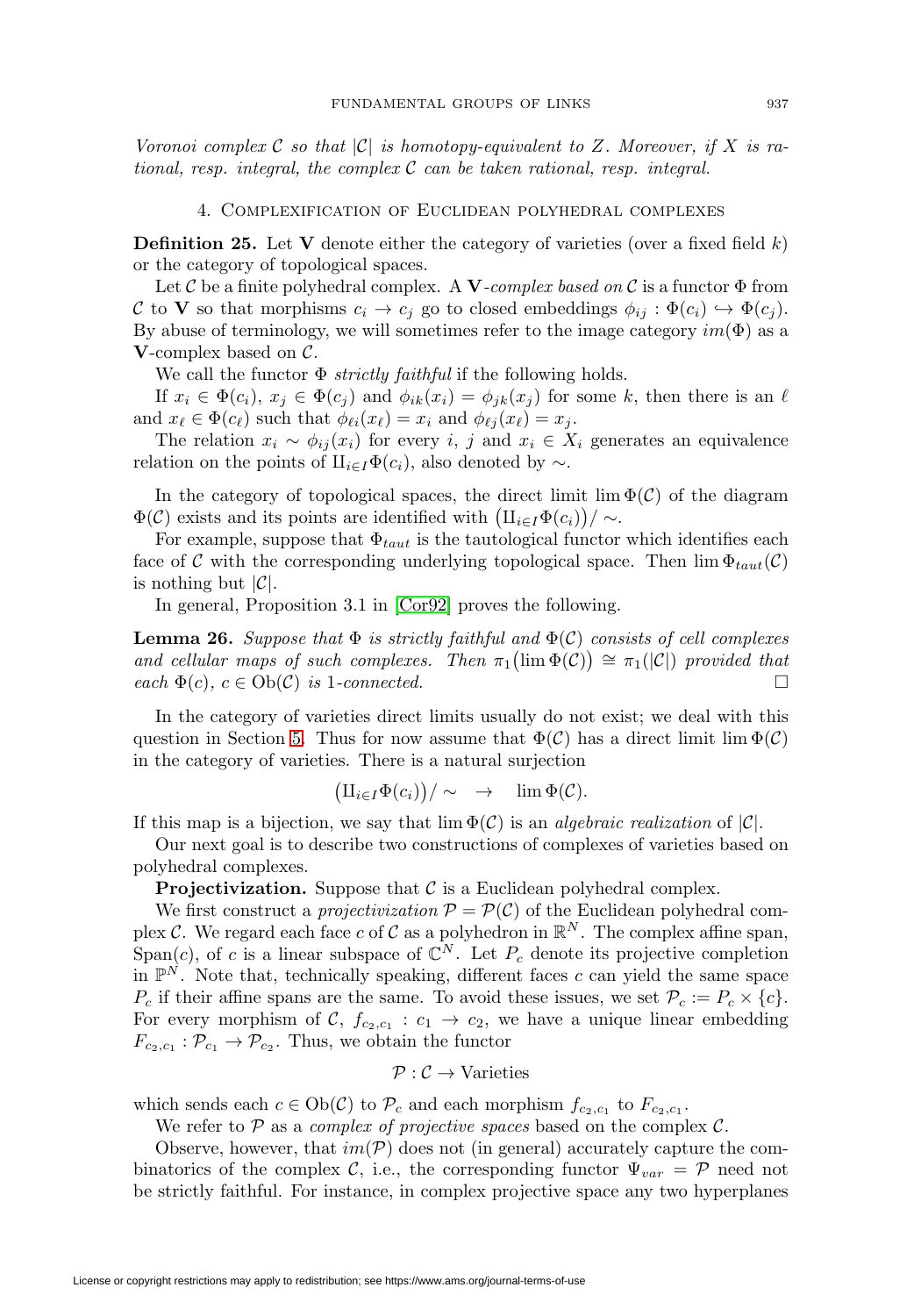intersect but a polyhedral complex usually has disjoint codimension 1 faces. More generally, any intersection  $\cap_i P_{c_i}$  that is not equal to the projective span  $P_c$  of some face  $c \in Ob(\mathcal{C})$  shows that  $\Psi_{var} = \mathcal{P}$  is not strictly faithful.

**Definition 27** (Parasitic intersections). Let  $\sigma := (c_1, c_2, \ldots, c_k)$  be a tuple of faces incident to a face c. Consider the intersections

$$
I_{c,\sigma} := \cap_{i=1}^k F_{c,c_i}(\mathcal{P}_{c_i}) \subset \mathcal{P}_c
$$

such that there is no face  $c_0$  such that  $I_{c,\sigma} = F_{c,c_0}(\mathcal{P}_{c_0})$  and  $c_0$  is incident to all the  $c_1, c_2, \ldots, c_k$ . Then the subspace  $I_{c,\sigma} \subset \mathcal{P}_c$  is called a *parasitic intersection* in  $\mathcal{P}_c$ .

Note, however, that this collection of parasitic intersections in spaces  $\mathcal{P}_c, c \in$  $Ob(\mathcal{C})$ , is not stable under applying morphisms  $F_{c',c}$  and taking preimages under these morphisms.

**Remark 28.** This lack of stability could cause a problem later on, as we will be blowing up parasitic intersections. After such blow-up, the collection of varieties will fail to form a complex of varieties. This means that we have to modify our notion of parasitic intersections in order to ensure stability of images and preimages.

We thus have to *saturate* the collection of parasitic intersections using the morphisms  $F_{c,c'}$ . This is done as follows. Let T denote the pushout of the category  $im(\mathcal{P}_{top})$ , where we regard each  $\mathcal{P}_b, b \in Ob(\mathcal{C})$  as a topological space, so the pushout exists. Then for each  $a \in Ob(\mathcal{C})$  we have the (injective) projection map  $\rho_a : \mathcal{P}_a \to T$ . For each parasitic intersection  $I_{c,\sigma} \subset \mathcal{P}_c$ , we define

$$
I_{c,\sigma,a} := \rho_a^{-1} \rho_c(I_{c,\sigma}).
$$

We call such  $I_{c,q,a}$  a parasitic subspace in  $\mathcal{P}_a$ . It is immediate that each parasitic subspace in  $\mathcal{P}_a$  is a projective space linearly embedded in  $\mathcal{P}_a$ . With this definition, the collection of parasitic subspaces  $I_{c,\sigma,a}$  is stable under taking images and preimages of the morphisms  $F_{c,c'}$ .

Note that the maps  $\rho_c$  induce an embedding  $\rho : |\mathcal{C}| \to T$ . Furthermore, convexity of the polyhedra  $c \in Ob(\mathcal{C})$  implies that if  $a, b \in Ob(\mathcal{C})$  and  $\rho_a(a) \subset \rho_b(\mathcal{P}_b)$ , then  $a \leq b$ .

<span id="page-9-0"></span>**Lemma 29.** 1. All parasitic subspaces have dimension  $\leq N-2$ .

2. If c is simple and the intersection  $I_{c,\sigma}$  contains  $\mathcal{P}_{c'}$  for some face  $c'$  of c, then  $I_{c,\sigma}$  is not parasitic.

3. Suppose that the complex C is simple. Then no parasitic subspace  $I_{c,\sigma,b} \subset \mathcal{P}_b$ contains a face a of b.

Proof. (1) is clear.

(2) Without loss of generality we may assume that  $\sigma = (c_1, \ldots, c_k)$  is such that  $c_1, c_2, \ldots, c_k, c'$  are faces of c. Hence,  $I_{c,\sigma}$  also contains  $P_{c'}$  and for each  $i = 1, \ldots, k$ ,  $P_{c_i}$  contains the face c'. By convexity of c it follows that  $c' \subset c_i$ ,  $i = 1, \ldots, k$ . Simplicity of c then implies that for the face  $c_{k+1} := c_1 \cap \cdots \cap c_k$  of c, we have

$$
Span(c_{k+1}) = Span(c_1) \cap \cdots \cap Span(c_k).
$$

Thus,  $I_{c,\sigma} = P_{c_{k+1}}$  and, hence,  $I_{c,\sigma}$  is not parasitic.

(3) Let  $I_{c,\sigma,b} = \rho_b^{-1} \rho_c(I_{c,\sigma})$  be parasitic in  $\mathcal{P}_b$ . Assume that a is a face of b such that  $a \subset I_{c,\sigma,b}$ . Then  $\rho_a(a) \subset \rho_c(I_{c,\sigma}) \subset \rho_c(\mathcal{P}_c)$  and, hence,  $a \leq c$ . Now the assertion follows from  $(2)$ .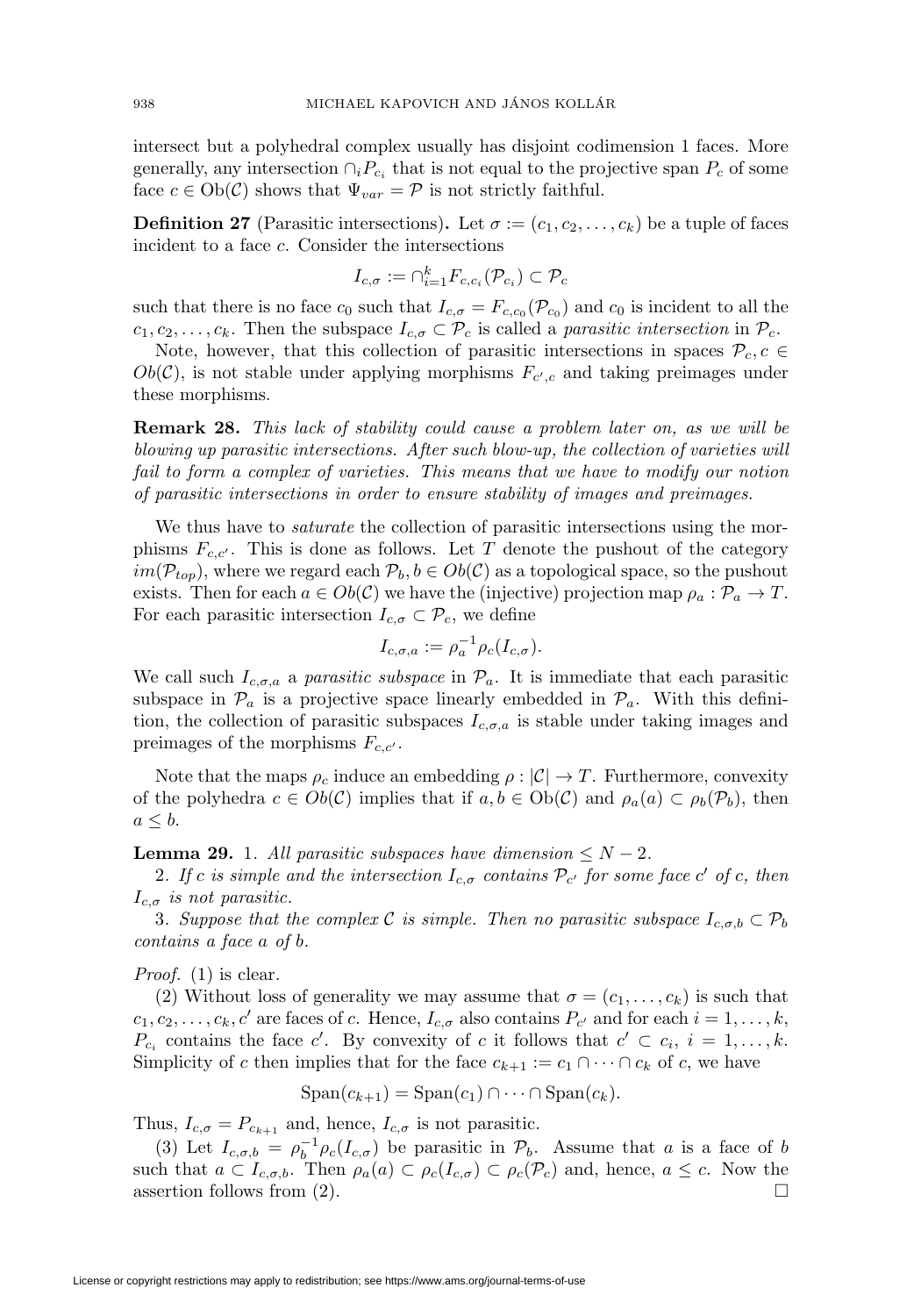We next define a certain blow-up  $\mathcal{BP}$  of  $\mathcal P$  above which it eliminates parasitic subspaces. In the process of the blow-up, the projective spaces  $\mathcal{P}_c \in \mathrm{Ob}(\mathrm{im}\,\mathcal{P})$ will be replaced with smooth rational varieties  $B\mathcal{P}_c$  so that the linear morphisms  $F_{c_2,c_1} \in \text{Mor}(\text{im } \mathcal{P})$  correspond to embeddings  $bF_{c_2,c_1} : B\mathcal{P}_{c_1} \to B\mathcal{P}_{c_2}$ . The varieties BP are obtained by a sequence of blow-ups of parasitic subspaces.

**Proposition 30.** Let  $\mathcal C$  be a simple Euclidean complex. Then there exists a strictly faithful complex of varieties  $A: \mathcal{C} \to \mathcal{BP}(\mathcal{C})$  based on  $\mathcal C$  so that

- (1) The direct limit of  $im(A) = \mathcal{BP}(\mathcal{C})$  exists and is a projective variety X with simple normal crossing singularities.
- (2) X is an algebraic realization of  $|\mathcal{C}|$ .
- (3)  $\pi_1(X) \cong \pi_1(|\mathcal{C}|).$
- (4) If  $\mathcal C$  is rational, then X is also defined over  $\mathbb Q$ .

*Proof.* The complex A is constructed by inductive blow-up of the complex  $P$  above.

We proceed by induction on dimension of parasitic intersections. First, for each face  $c \in \mathcal{C}$  we blow up all parasitic subspaces in  $\mathcal{P}_c$  which are points. We will use the notation  $B_0\mathcal{P}_c$  for the resulting smooth rational varieties,  $c \in \text{Face}(\mathcal{C})$ . Observe that this blow-up is consistent with linear embeddings  $F_{c_2,c_1}$ , which, therefore, extend to embeddings  $b_0F_{c_2,c_1}: B_0\mathcal{P}_{c_1} \to B_0\mathcal{P}_{c_2}$ . We let  $\mathcal{B}_0\mathcal{P}$  denote the functor  $\mathcal{C} \rightarrow Varieties$ ,

$$
c \mapsto B_0 \mathcal{P}_c, \quad f_{c_2,c_1} \mapsto b_0 F_{c_2,c_1}.
$$

Observe also that after the zeroth blow-up, all 1-dimensional parasitic subspaces become pairwise disjoint (as we blew up their intersection points). We, thus, can now blow up each  $B_0 \mathcal{P}_c$  along every 1-dimensional blown-up parasitic subspace  $B_0I_{c,\sigma}$ . The result is a collection of smooth rational varieties  $B_1\mathcal{P}_c$ ,  $c \in \mathcal{C}$ . Again, the projective embeddings  $b_0F_{c_2,c_1}$  respect the blow-up, so we also get a collection of injective morphisms  $b_1F_{c_2,c_1}:B_1\mathcal{P}_{c_1}\to B_1\mathcal{P}_{c_2}$ . We, therefore, continue inductively on the dimension of parasitic subspaces. After at most  $N-1$  steps we obtain a complex  $A = \mathcal{BP}$ , whose image im(A) has blown-up projective spaces  $BP_c$  as objects and embeddings  $bF_{c_2,c_1}$  as morphisms. Observe that the subvarieties along which we do the blow-up have dimension  $\leq N-2$ . Moreover, we never have to blow up the entire  $\mathcal{P}_c$  for any  $c \in Ob(\mathcal{C})$  (see Lemma [29\)](#page-9-0). Now, by the construction, the functor  $A$  is strictly faithful.

It is easy to see that the conditions of Proposition [33](#page-11-1) hold for  $A$ ; the key is that the complex  $\mathcal C$  was simple and the normality condition was satisfied by the complex P. Therefore, the complex variety X which is the direct limit of  $im(\mathcal{A})$  exists and is an algebraic realization of  $|\mathcal{C}|$ . We check in [34](#page-12-0) that the variety X is projective.

By the construction, since the complex  $\mathcal C$  is simple, the variety X has only normal crossing singularities. Since each  $BP_c$  is simply connected, Lemma [26](#page-8-0) implies that  $\pi_1(X) \cong \pi_1(|\mathcal{C}|)$ . Lastly, if we start with a rational complex C, then all the blow-ups are defined over  $\mathbb Q$  and so is the direct limit X.

Note that every face  $c \in \mathcal{C}$  is naturally a subset of (the real points of)  $\mathcal{P}_c$ . However, usually there are parasitic subspaces that intersect this image; thus, because of the corresponding blow-ups, c does not map to  $BP_c$ . In particular, we do not get a map of  $|\mathcal{C}|$  to  $X(\mathbb{R})$ . It is possible that, by analyzing carefully which blow-ups are necessary, one could obtain algebraic realizations  $X'(\mathcal{C})$  which come with a natural map  $|\mathcal{C}| \to X'(\mathcal{C})(\mathbb{R}).$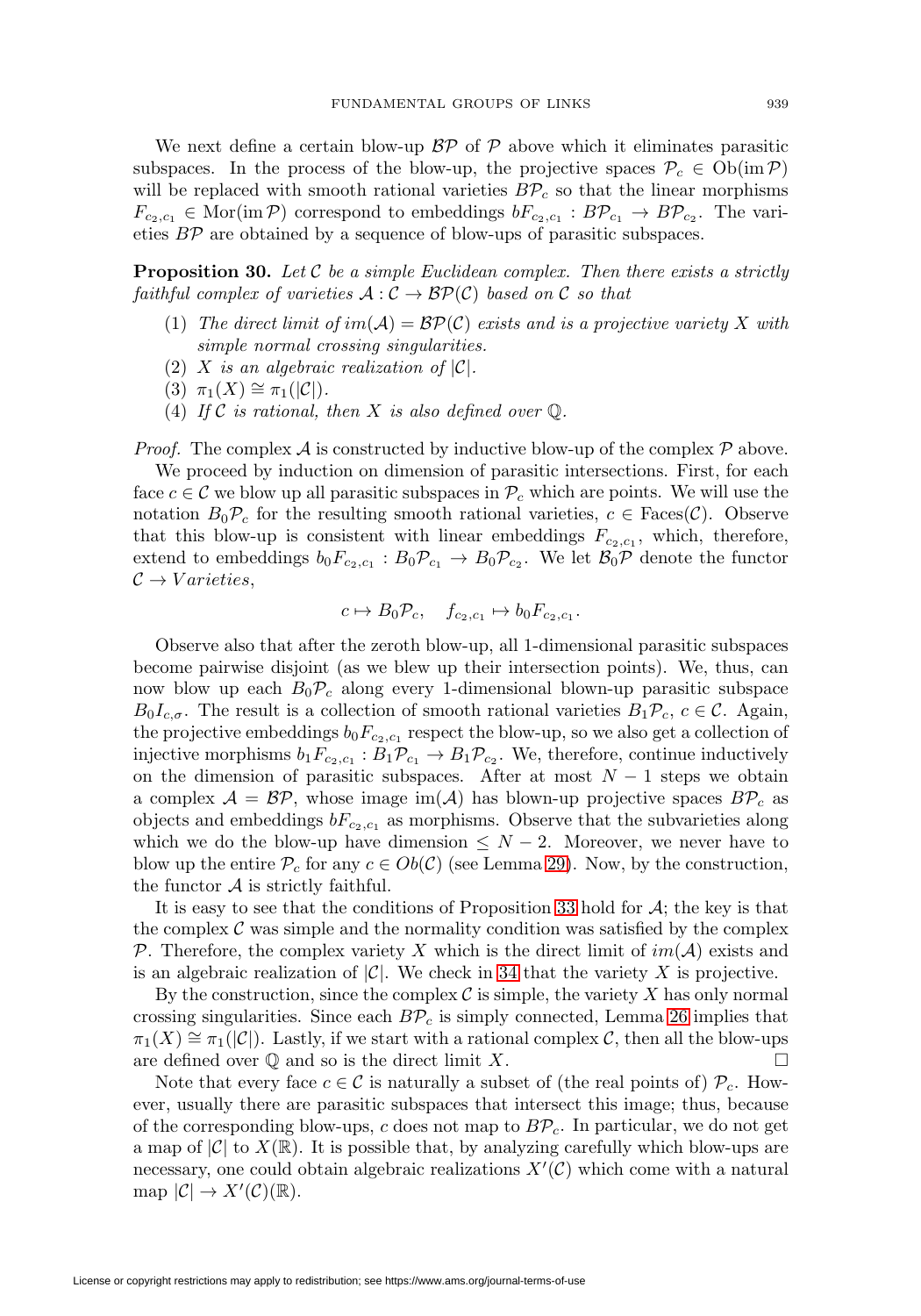Suppose now that  $W$  is a finite, connected, simplicial complex. By Corollary [22,](#page-7-0) there exists a rational finite simple polyhedral complex  $\mathcal C$  so that  $|\mathcal C|$  is homotopyequivalent to  $|W|$ . Thus, we conclude the following.

<span id="page-11-3"></span><span id="page-11-0"></span>**Theorem 31.** There exists a complex projective variety  $Z = Z_c$  defined over  $\mathbb{Q}$ whose only singularities are simple normal crossings, so that  $\pi_1(Z) \cong \pi_1(|W|)$ .

#### 5. Direct limits of complexes of varieties

Example [35](#page-13-0) below shows that direct limits need not exist in the category of varieties, not even if all objects are smooth and all morphisms are closed embeddings. By analyzing the example, we see that problems arise if some of the images  $\phi_{ik}(X_i) \subset X_k$  and  $\phi_{ik}(X_i) \subset X_k$  are tangent to each other but not if they are all transversal. The right condition seems to be the seminormality of the images.

<span id="page-11-2"></span>**Definition 32.** Recall that a complex space X is called *normal* if for every open subset  $U \subset X$ , every bounded meromorphic function is holomorphic.

As a slight weakening, a complex space  $X$  is called *seminormal* if for every open subset  $U \subset X$ , every continuous meromorphic function is holomorphic.

The following are some key examples:  $(x^2 = y^3) \subset \mathbb{C}^2$  and  $(x^3 = y^3) \subset \mathbb{C}^2$  are not seminormal (as shown by  $x/y$  and  $x^2/y$ ) but  $(x^2 = y^2) \subset \mathbb{C}^2$  is seminormal.

The key property that we use is the following.

Assume that  $X$  is seminormal. Let  $Y$  be any variety (or complex analytic space) and  $p: Y \to X$  be any algebraic (or complex analytic morphism) that is a homeomorphism in the Euclidean topology. Then  $p$  is an isomorphism of varieties (or of complex analytic spaces).

<span id="page-11-1"></span>**Proposition 33.** Let  $\mathbf{X} := \{X_i : i \in I, \phi_{ij} : X_i \to X_j : (i,j) \in M\}$  be a complex of varieties based on a finite polyhedral complex  $C$ . Assume that for each  $k$  and each  $J \subset I$  the subvariety  $\cup_{j \in J}$  im $(\phi_{jk}) \subset X_k$  is seminormal. Then

- (1) the direct limit  $\mathbf{X}^{\infty}$  exists,
- (2) the points of  $X^{\infty}$  are exactly the equivalence classes of points of  $\mathbb{I}_{i\in I}X_i$ , and in particular,  $\mathbf{X}^{\infty}$  is an algebraic realization of  $|\mathcal{C}|$ , and
- (3)  $\cup_{j\in J}$  im( $\phi_{j\infty}$ ) ⊂ **X**<sup>∞</sup> is seminormal for every  $J \subset I$ .

*Proof.* The proof is by induction on  $|I|$ .

If there is a unique final object  $X_i$ , then  $\mathbf{X}^{\infty} = X_i$ .

If not, let  $X_j$  be a final object. Removing  $X_j$  and all maps to  $X_j$ , we get a smaller complex  $\mathbf{Y}_j$ . By induction it has a direct limit  $\mathbf{Y}_j^{\infty}$ .

From  $Y_j$  take away all the  $X_k$  that do not map to  $X_j$  and all maps to such an  $X_k$ . Again we get a smaller complex  $\mathbf{Z}_j$  whose direct limit is  $\mathbf{Z}_j^{\infty}$ .

There are maps  $\mathbb{Z}_j^{\infty} \to X_j$  and  $\mathbb{Z}_j^{\infty} \to \mathbb{Y}_j^{\infty}$ . We claim that these are both closed embeddings.

Both maps are clearly injective and their image is seminormal. For the first this follows from our assumption and in the second case by induction and (3). As we noted in Definition [32,](#page-11-2) these imply that these maps are closed embeddings.

Now we claim that  $X^{\infty}$  is the universal pushout

$$
\begin{array}{ccc}\n\mathbf{Z}_{j}^{\infty} & \rightarrow & X_{j} \\
\downarrow & & \downarrow \\
\mathbf{Y}_{j}^{\infty} & \rightarrow & \mathbf{X}^{\infty}.\n\end{array}
$$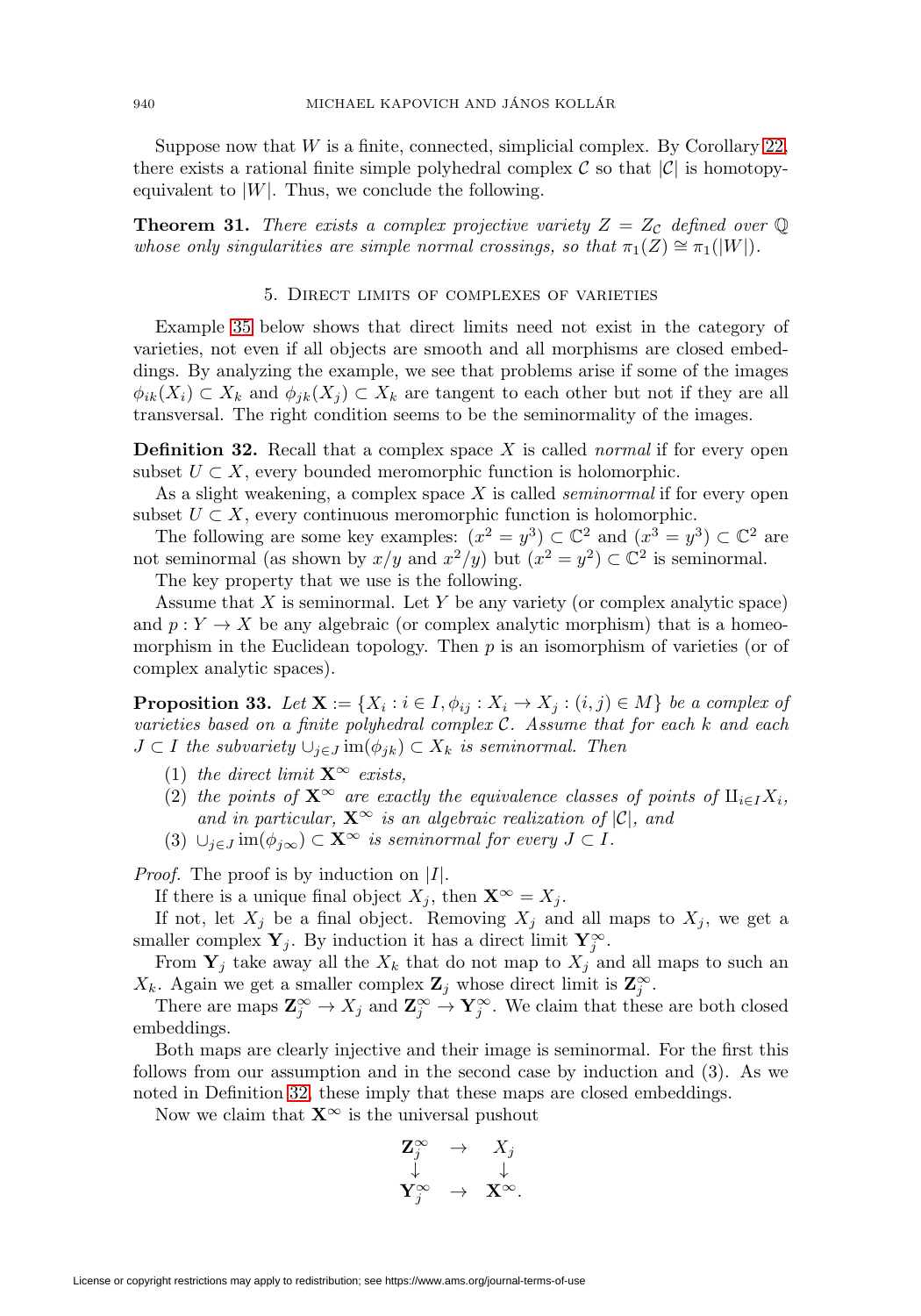The existence of the pushout as an algebraic space is proved in [\[Art70,](#page-21-7) Thm. 3.1] and as a variety in [\[Fer03\]](#page-22-9); see also [\[Kol08,](#page-23-7) Cor. 48]. If a limit of a diagram of seminormal varieties exists, it is automatically seminormal.

Finally we need to check that (3) holds. Let  $W^{\infty} \subset \mathbf{X}^{\infty}$  be the union of the images of  $\phi_{i\infty}(X_i)$  for  $i \in J$  for some  $J \subset I$ . Then  $W_j := W^{\infty} \cap X_j$ ,  $W_j^Z :=$  $W^{\infty} \cap \mathbb{Z}_{j}^{\infty}$  and  $W_j^Y := W^{\infty} \cap \mathbb{Y}_{j}^{\infty}$  are all unions of images of some of the  $X_i$ ; hence these are seminormal by induction. Note that  $\mathbb{Z}_j^{\infty} \cup W_j$  and  $\mathbb{Z}_j^{\infty} \cup W_j^Y$  are also unions of images of some of the  $X_i$ , and hence seminormal.

To check seminormality, we may assume that all varieties are affine. Let  $h$  be a continuous meromorphic function on  $W^{\infty}$ . We claim that the restriction of h to  $W_j^Z$  is defined and is holomorphic. Indeed, let  $\pi : \bar{W}^{\infty} \to W^{\infty}$  be the normalization and  $\bar{W}_j^Z \subset \bar{W}^{\infty}$  the reduced preimage of  $W_j^Z$ . Then  $h \circ \pi$  is holomorphic and thus its restriction  $(h \circ \pi)|_{\bar{W}^Z}$  is a holomorphic function that is constant on the fibers of  $\bar{W}_j^Z \to W_j^Z$ . Since  $W_j^{\tilde{Z}}$  is seminormal, this implies that  $(h \circ \pi)|_{\bar{W}_j^Z}$  descends to a holomorphic function on  $W_j^Z$ . We can then extend this restriction to a holomorphic function  $h^Z$  on  $\mathbf{Z}_j^{\infty}$ .

The restriction of h to  $W_j$  (resp.  $W_j^Y$ ) is a continuous meromorphic function; hence it is holomorphic since  $W_j$  (resp.  $W_j^Y$ ) is seminormal.

Thus  $h^Z$  and  $h|_{W_j}$  define a continuous meromorphic function on  $\mathbb{Z}_j^{\infty} \cup W_j$ . It is thus holomorphic and extends to a holomorphic function  $h_j$  on  $X_j$ . Similarly,  $h^Z$ and  $h|_{W_j^Y}$  extend to a holomorphic function  $h_j^Y$  on  $\mathbf{Y}_j^{\infty}$ .

Finally  $h_j$  and  $h_j^Y$  agree on  $\mathbb{Z}_j^{\infty}$ ; thus, by the universality of the pushout, they define a holomorphic function  $h^{\infty}$  on  $\mathbf{X}^{\infty}$ . Its restriction to W is h; hence h is also holomorphic.  $\square$ 

<span id="page-12-0"></span>**34** (Projectivity). As the examples [\(36\)](#page-15-0) or [\[Kol08,](#page-23-7) Example 15] show, even if the  $X_i$ are all projective and the direct limit  $\mathbf{X}^{\infty}$  exists, the latter need not be projective. The main difficulty is the following.

Let  $L^{\infty}$  be a line bundle on  $\mathbf{X}^{\infty}$ . By pullback we obtain line bundles  $L_i$  and isomorphisms  $L_i \cong \phi_{ij}^* L_j$  with the expected compatibility conditions.  $L^{\infty}$  is ample iff each  $L_i$  is ample. Conversely, giving line bundles  $L_i$  and isomorphisms  $L_i \cong \phi_{ij}^* L_j$ with the expected compatibility conditions determines a line bundle  $L^{\infty}$  on  $\mathbf{X}^{\infty}$ . The practical difficulty is that we need to specify actual isomorphisms  $L_i \cong \phi_{ij}^* L_j$ ; it is not enough to assume that  $L_i$  and  $\phi_{ij}^* L_j$  are isomorphic. For line bundles this is not natural to do since we usually specify them only up to the fiberwise C∗-action.

However, once we work only with subsheaves of a fixed reference sheaf  $F^{\infty}$ , the isomorphisms are easy to specify.

More generally, let  $X = \bigcup_i X_i$  be a scheme with irreducible components  $X_i$ . Let F be a coherent sheaf on Y. Then specifying a coherent subsheaf  $G \subset F$  is equivalent to specifying coherent subsheaves  $G_i \subset F|_{X_i}$  such that  $G_i|_{X_i \cap X_j} = G_j|_{X_i \cap X_j}$  for every i, j. Furthermore, by the Nakayama lemma, G is locally free iff every  $G_i$  is locally free.

In our case, we start with each irreducible component identified with a  $\mathbb{P}^n$  and then we blow up parasitic subvarieties. Thus each irreducible component  $X_i$  comes with a natural morphism to  $\mathbb{P}^n$ . For F we choose the pullback of  $\mathcal{O}_{\mathbb{P}^n}(m)$  for some  $m \gg 1$ . These pullbacks are not ample since they are trivial on the fibers of  $p_i: X_i \to \mathbb{P}^n$ .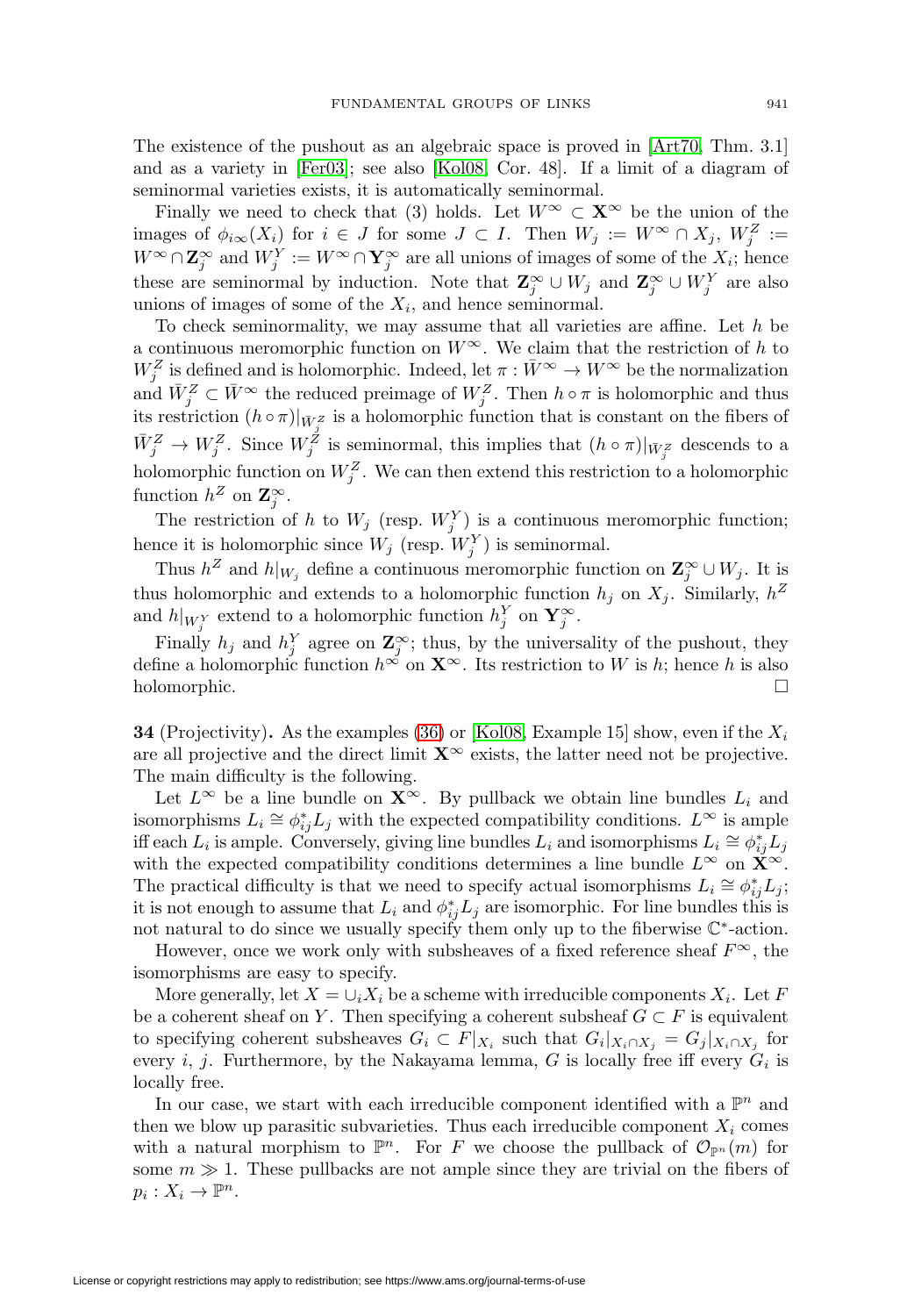In Section [4](#page-8-1) we construct the  $X_i$  as follows:

- (1) Fix a smooth projective variety **P** with an ample line bundle L (in our case in fact  $\mathbf{P} \cong \mathbb{P}^n$  and  $L \cong \mathcal{O}_{\mathbb{P}^n}(1)$ ). Set  $X_i^0 := \mathbf{P}$ .
- (2) If  $X_i^j$  is already defined, we pick a smooth subvariety  $Z_i^j \subset X_i^j$  of dimension  $j$  and let  $\pi_i^j: X_i^{j+1} \to X_i^j$  denote the blow-up of  $Z_i^j$  with exceptional divisor  $E_i^{j+1}$ .
- (3) Set  $X_i := X_i^n$  with morphisms  $\Pi_i^j : X_i^n \to X_i^j$ .

*Claim* [34](#page-12-0).4. For all  $m_0 \gg m_1 \gg \cdots \gg m_n > 0$ , the following line bundle is ample on  $X_i$ :

$$
((\Pi_i^0)^* H^{m_0})\left(-m_1(\Pi_i^1)^*(E_i^1) - \cdots - m_{n-1}(\Pi_i^1)^*(E_i^{n-1}) - m_n E_i^n\right).
$$

*Proof.* Let Y be a smooth variety and  $Z \subset Y$  a smooth subvariety. Let  $p_Y : B_Z Y \to Y$ Y denote the blow-up with exceptional divisor  $E_Y$ . Let H be an ample invertible sheaf on X. Then  $p_Y^* H^a(-b \cdot E_Y)$  is ample on  $B_Z Y$  for  $a \gg b > 0$  (cf. [\[Har77,](#page-22-10) Prop. II.7.10]).

Applying this inductively to the blow-ups  $\pi_i^j : X_i^{j+1} \to X_i^j$  we get our claim.  $\Box$ For later use, also note the following. Assume that we have  $Y_1 \subset Y$  smooth and  $Z_1 := Z \cap Y_1$  also smooth. Let  $E_{Y_1}$  be the exceptional divisor of  $p_{Y_1} : B_{Z_1} Y_1 \to Y_1$ . Then there is an identity

$$
\left(p_Y^*H^a(-b\cdot E_Y)\right)|_{B_{Z_1}Y_1}=p_{Y_1}^*\left(H|_{Y_1}\right)^a\left(-b\cdot E_{Y_1}\right).
$$

 $(34.5)$  $(34.5)$  All the  $X_i$  map to **P** in a compatible manner; hence we have a fixed reference map  $\Pi^{\infty}$  :  $X^{\infty} \to \mathbf{P}$ . For  $m_0 \gg 1$  we get our reference sheaf  $F^{\infty}$  :=  $\left(\Pi^{\infty}\right)^* H^{m_0}.$ 

[\(34.](#page-12-0)6) For each *i* we have  $F_i := F^{\infty}|_{X_i} = (\Pi_i^0)^* H^{m_0}$ . For fixed  $m_0 \gg m_1 \gg$  $\cdots \gg m_n > 0$  the formula [\(34.](#page-12-0)4) defines a subsheaf  $G_i \subset F_i$  and  $G_i$  is an ample line bundle on  $X_i$ . As we noted above, all that remains is to prove that

$$
F^{\infty}|_{X_i \cap X_j} \supset G_i|_{X_i \cap X_j} = G_j|_{X_i \cap X_j} \subset F^{\infty}|_{X_i \cap X_j} \quad \forall i, j.
$$

This follows from the compatibility of blow-ups with restrictions noted after the proof of  $(34.4)$  $(34.4)$ .

The next example shows that direct limits need not exist in the category of varieties.

<span id="page-13-0"></span>**Example 35.** Start with the polyhedral subcomplex of  $\mathbb{R}^2$  whose objects are

$$
(0,0), (x \le 0,0), (x \ge 0,0), (x, y \le 0), (x, y \ge 0).
$$

We try to build an algebraic realization with objects

$$
\mathbb{C}^1_x, \mathbb{C}^2_{x,y}, \mathbb{C}^2_{x,z}, \mathbb{C}^3_{\mathbf{u}}, \mathbb{C}^3_{\mathbf{v}} \tag{35.1}
$$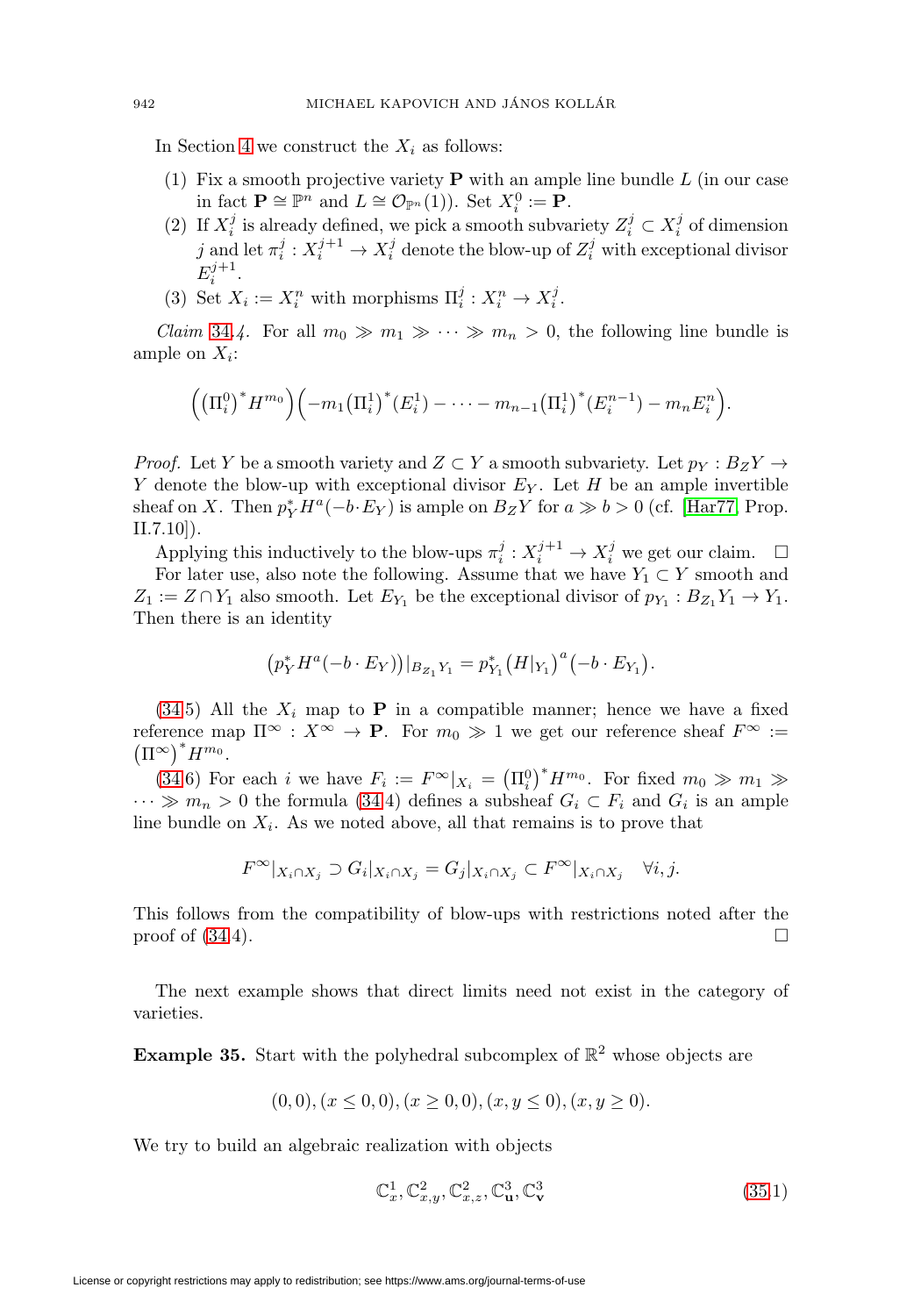where the maps are

$$
\mathbb{C}_{x}^{1} \rightarrow \mathbb{C}_{x,y}^{2}: x \mapsto (x,0)
$$
  
\n
$$
\mathbb{C}_{x}^{1} \rightarrow \mathbb{C}_{x,z}^{2}: x \mapsto (x,0)
$$
  
\n
$$
\mathbb{C}_{x,y}^{2} \rightarrow \mathbb{C}_{\mathbf{u}}^{3}: (x,y) \mapsto (x,y,0)
$$
  
\n
$$
\mathbb{C}_{x,z}^{2} \rightarrow \mathbb{C}_{\mathbf{u}}^{3}: (x,z) \mapsto (x,z,z^{2})
$$
  
\n
$$
\mathbb{C}_{x,y}^{2} \rightarrow \mathbb{C}_{\mathbf{v}}^{3}: (x,y) \mapsto (x,y,0)
$$
  
\n
$$
\mathbb{C}_{x,z}^{2} \rightarrow \mathbb{C}_{\mathbf{v}}^{3}: (x,z) \mapsto (x+z,z,z^{2}).
$$
  
\n(35.2)

These are all embeddings (even scheme theoretically).

We claim that if X is any algebraic variety and  $g^i_* : \mathbb{C}^i_* \to X$  are algebraic maps from the  $\mathbb{C}_{*}^{i}$  in [\(35.](#page-13-0)1) to X with the expected compatibility properties, then  $g_x^1 : \mathbb{C}_x^1 \to X$  is constant. In an algebraic realization all the maps  $g_*^i : \mathbb{C}_*^i \to X$ should be injective; thus this example is not an algebraic realization. (A careful analysis of the proof shows that the direct limit does not exist in the category of varieties, or even in the category of schemes of finite type. The direct limit exists in the category of schemes but it is not Noetherian.)

So, take a regular function  $\phi$  on X. We can pull it back to  $\mathbb{C}^2_{x,y}$  and  $\mathbb{C}^2_{x,z}$  to get polynomials

$$
\sum_{ij} a(i,j) x^i y^j \quad \text{and} \quad \sum_{ij} b(i,j) x^i z^j.
$$

Next we compute these 2 ways. First we pull  $\phi$  back to  $\mathbb{C}^3_{\mathbf{u}}$ . We get a polynomial

$$
f(u_1, u_2, u_3) = \sum_{ijk} c(i, j, k) u_1^i u_2^j u_3^k.
$$

Pull it back to  $\mathbb{C}^2_{x,y}$  and  $\mathbb{C}^2_{x,z}$  to get that

$$
a(i, j) = c(i, j, 0)
$$
 and  $b(i, j) = c(i, j, 0) + c(i, j - 2, 1) + c(i, j - 4, 2) + \cdots$ .

Thus we obtain that

$$
a(i,0) = b(i,0)
$$
 and  $a(i,1) = b(i,1)$   $\forall i.$  (35.3)

Next we pull  $\phi$  back to  $\mathbb{C}_{\mathbf{v}}^3$ . We get a polynomial

$$
g(v_1, v_2, v_3) = \sum_{ijk} d(i, j, k) v_1^i v_2^j v_3^k.
$$

Pull it back to  $\mathbb{C}^2_{x,y}$  to get that  $a(i,j) = d(i,j,0)$ . The pullback to  $\mathbb{C}^2_{x,z}$  involves the binomial coefficients; we are interested in the first 2 terms only:

$$
b(i, 0) = d(i, 0, 0)
$$
 and  $b(i, 1) = d(i, 1, 0) + (i + 1)d(i + 1, 0, 0).$ 

Thus we obtain that

$$
a(i,0) = b(i,0)
$$
 and  $a(i,1) = b(i,1) - (i+1)b(i+1,0)$   $\forall i.$  (35.4)

Comparing [\(35.](#page-13-0)3) and (35.4) we see that  $a(i + 1, 0) = b(i + 1, 0) = 0$  for  $i \ge 0$ ; that is,  $\phi$  is constant on the image of  $\mathbb{C}_x^1$ .

Note that the same argument holds if  $f, g$  are power series; thus the problem is analytically local everywhere along  $\mathbb{C}_x^1$ . In fact, the problem exists already if we work with  $C^2$ -functions (that is, if  $X \subset \mathbb{R}^N$  and we require  $\mathbb{C}^3_{\mathbf{u}} \to X \subset \mathbb{R}^N$  and  $\mathbb{C}_{\mathbf{v}}^3 \to X \subset \mathbb{R}^N$  to be at least  $C^2$ ).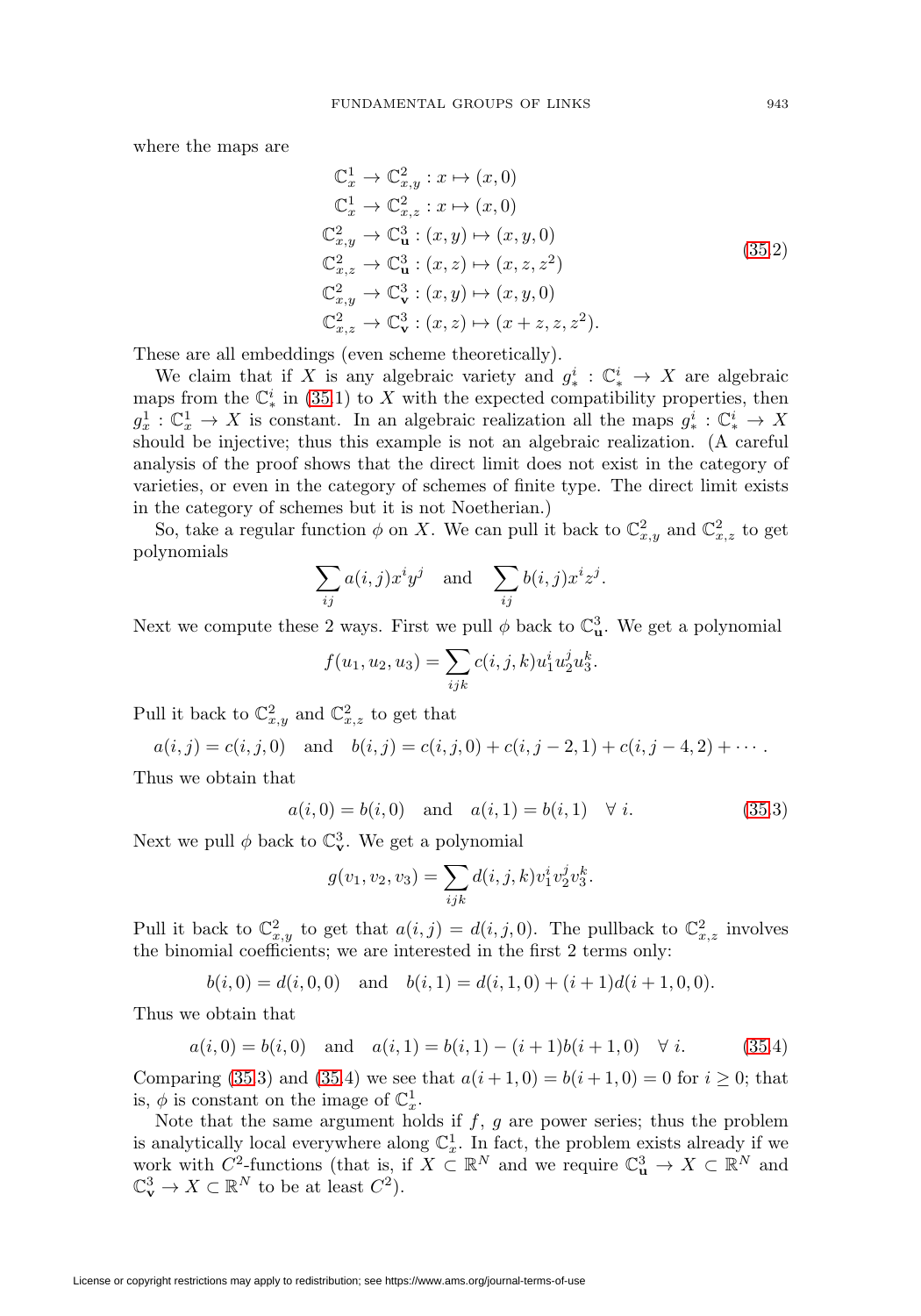<span id="page-15-0"></span>**Example 36** (Triangular pillows). Take 2 copies  $\mathbb{P}_i^2 := \mathbb{P}^2(x_i : y_i : z_i)$  of  $\mathbb{CP}^2$  and the triangles  $C_i := (x_i y_i z_i = 0) \subset \mathbb{P}^2_i$ . Given  $c_x, c_y, c_z \in \mathbb{C}^*$  define  $\phi(c_x, c_y, c_z)$ :  $C_1 \rightarrow C_2$  by  $(0:y_1:z_1) \mapsto (0:y_1:c_zz_1), (x_1:0:z_1) \mapsto (c_xx_1:0:z_1)$  and  $(x_1 : y_1 : 0) \mapsto (x_1 : c_y y_1 : 0)$  and glue the 2 copies of  $\mathbb{P}^2$  using  $\phi(c_x, c_y, c_z)$  to get the surface  $S(c_x, c_y, c_z)$ . (Note that the complex of varieties constructed here violates one of our axioms: Two 2-simplices glued along their boundaries do not form a polyhedral complex as Part 3 of Definition [4](#page-2-0) fails.)

We claim that  $S(c_x, c_y, c_z)$  is projective iff the product  $c_x c_y c_z$  is a root of unity. To see this, note that  $Pic^0(C_i) \cong \mathbb{C}^*$  and  $Pic^r(C_i)$  is a principal homogeneous space under  $\mathbb{C}^*$  for every  $r \in \mathbb{Z}$ . We can identify Pic<sup>3</sup>( $C_i$ ) with  $\mathbb{C}^*$  using the restriction of the ample generator  $L_i$  of  $Pic(\mathbb{P}_i^2) \cong \mathbb{Z}$  as the base point.

The key observation is that  $\phi(c_x, c_y, c_z)^*$ : Pic<sup>3</sup>(C<sub>2</sub>) → Pic<sup>3</sup>(C<sub>1</sub>) is the multiplication by  $c_x c_y c_z$ . Thus if  $c_x c_y c_z$  is an rth root of unity, then  $L_1^r$  and  $L_2^r$  glue together to an ample line bundle but otherwise  $S(c_x, c_y, c_z)$  carries only the trivial line bundle.

#### 6. Proof of Theorem [1](#page-0-0)

So far, for every finitely presented group  $G$  we have constructed (Theorem [31\)](#page-11-3) a complex projective variety Z with simple normal crossing singularities such that  $\pi_1(Z) \cong G$ . Using any such Z, we next construct a singularity. This relies on the following result which is mostly a combination of [\[Kol11,](#page-23-5) Thm. 8 and Prop. 10].

<span id="page-15-1"></span>**Theorem 37.** Let Z be an  $(n \geq 2)$ -dimensional projective variety with simple normal crossing singularities only and L an ample line bundle on Z. Then for  $m \gg 1$  there are germs of normal singularities  $(0 \in X = X(Z, L, m))$  with a partial resolution

$$
\begin{array}{ccc}\nZ & \subset & Y \\
\downarrow & & \downarrow \pi & \text{where } Y \setminus Z \cong X \setminus \{0\} \\
0 & \in & X\n\end{array}
$$

such that

- (1)  $Z$  is a Cartier divisor in  $Y$ ,
- (2) the normal bundle of Z in Y is  $K_Z \otimes L^{-m}$ ,
- (3) if dim  $Z \leq 4$ , then  $(0 \in X)$  is an isolated singular point,
- $(4) \ \pi_1(\mathcal{R}(X)) \cong \pi_1(Z) \text{ and}$
- (5) the map  $\pi_1(\text{link}(X)) \twoheadrightarrow \pi_1(\mathcal{R}(X))$  is an isomorphism if the following holds: Every irreducible component  $Z_i \subset Z$  contains two smooth rational curves  $C_i^1$ ,  $C_i^2$  such that Z is smooth along the  $C_i^j$ ,  $(L \cdot C_i^1) = (L \cdot C_i^2)$  and  $(K_Z \cdot C_i^1)$  $C_i^1$  =  $(K_Z \cdot C_i^2) + 1$ .

Proof. The first 3 claims are explicitly stated in [\[Kol11,](#page-23-5) Thm. 8]. To see (4) note that Z is a deformation retract of Y; hence  $\pi_1(Y) \cong \pi_1(Z)$ . By [\[Kol11,](#page-23-5) 8.3] Y has terminal singularities; hence, by [\[Kol93,](#page-23-1) [Tak03\]](#page-23-2),

$$
\pi_1(\mathcal{R}(X)) \cong \pi_1(\mathcal{R}(Y)) \cong \pi_1(Y) \cong \pi_1(Z).
$$

Alternatively, if  $\dim Z = 2$  (which is the only case that we need here), we have a complete description of the possible singularities of  $Y$ . By [\[Kol11,](#page-23-5) Claim 5.10] they are of the form  $(x_1x_2 = x_3x_4) \subset \mathbb{C}^4$  with  $x_3 = 0$  defining Z. There are 2 local irreducible components of Z given by  $x_1 = x_3 = 0$  and  $x_2 = x_3 = 0$ . We can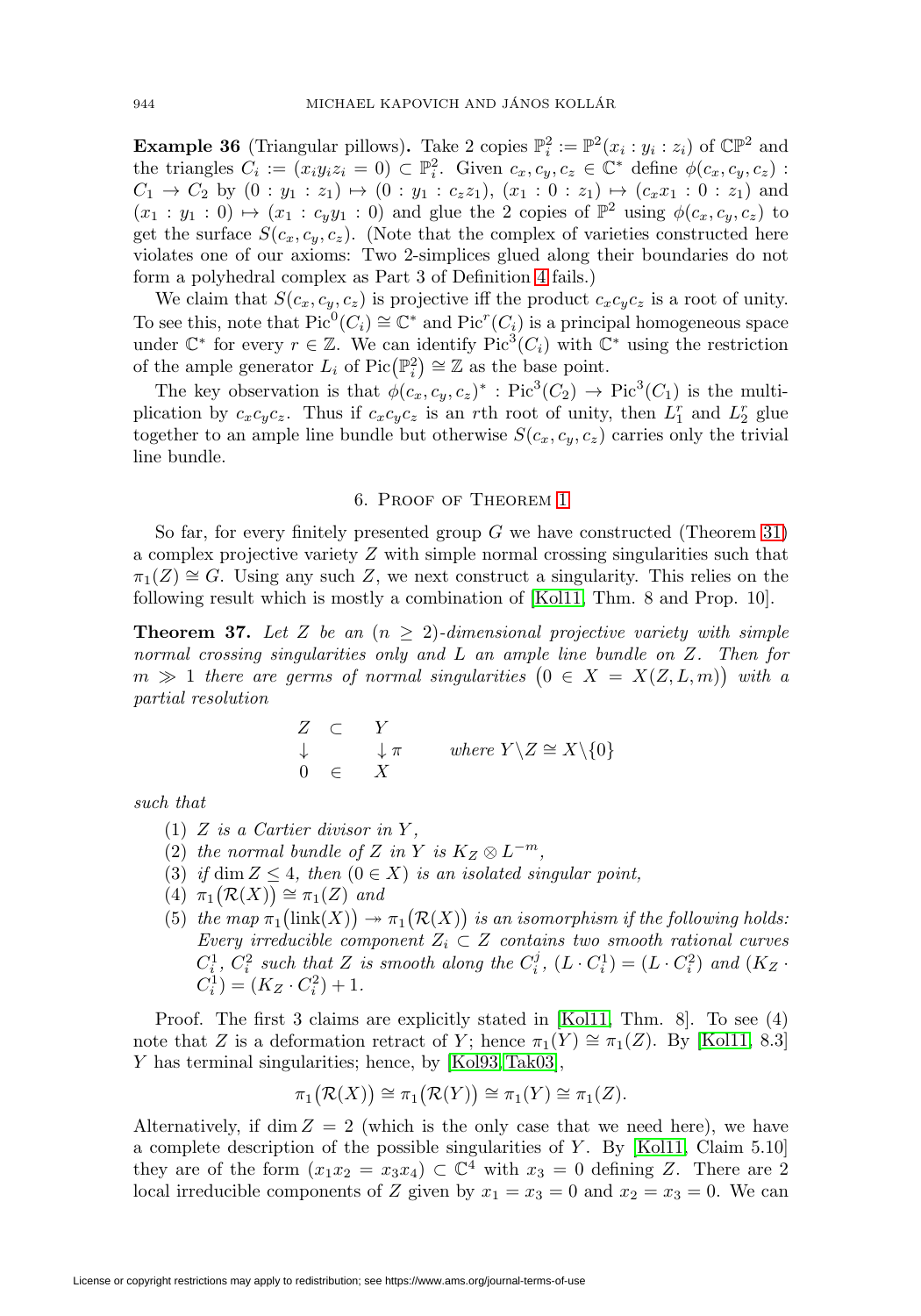resolve these singularities by a single blow-up. The exceptional divisor is simply connected; hence  $\pi_1(\mathcal{R}(Y)) \cong \pi_1(Y)$ .

Note also that under any such blow-up the dual simplicial complex changes by getting a new vertex on the edge connecting the two local irreducible components. Thus its homeomorphism type is unchanged.

In order to prove (5) note that the kernel of  $\pi_1(\text{link}(X)) \twoheadrightarrow \pi_1(\mathcal{R}(X))$  is generated by the loops around the irreducible components of  $Z$ . We use the curves  $C_i^j$ to show that these loops are trivial in  $\pi_1(\text{link}(X)).$ 

Let N be the normal bundle of  $Z \subset Y$ . From [\(37.](#page-15-1)2) and the assumptions in [\(37.](#page-15-1)5) we conclude that

$$
c_1(N) \cap [C_i^1] - c_1(N) \cap [C_i^2] = 1;
$$

hence  $c_1(N) \cap [C_i^1]$  and  $c_1(N) \cap [C_i^2]$  are relatively prime.

Since Z and Y are both smooth along the  $C_i^j$ , the boundary of the normal disc bundle restricted to  $C_i^j$  is a lens space  $L_i^j$  with  $|\pi_1(L_i^j)| = c_1(N) \cap [C_i^j]$ . Thus, if  $\gamma_i$ denotes a small circle in Y around  $Z_i$ , then the order of  $\gamma_i$  in  $\pi_1(\text{link}(X))$  divides both  $c_1(N) \cap [C_i^1]$  and  $c_1(N) \cap [C_i^2]$ . Hence the  $\gamma_i$  is trivial in  $\pi_1(\text{link}(X))$  $\Box$ 

<span id="page-16-3"></span>**38** (Proof of Theorem [1\)](#page-0-0)**.** In order to apply these results to prove Theorem [1](#page-0-0) we start with the variety Z obtained in Theorem [31.](#page-11-3) Before we can apply Theorem [37,](#page-15-1) there are 2 issues to deal with.

First, in order to obtain an isolated singular point, we need a low dimensional variety  $Z$ . This is not a problem since, by  $(39)$ , we can lower the dimension of  $Z$ to 2 without changing the fundamental group.

Second, we need to make sure that  $Z$  satisfies the assumptions in  $(37.5)$  $(37.5)$ . It is easier to check this after some additional blow-ups; these again do not change the fundamental group.

For each irreducible component  $Z_i \subset Z$  pick 2 points  $p_i^j \in Z_i$  that are smooth on Z. We first blow up these points to get exceptional divisors  $E_i^j$  and then blow up a hyperplane  $H_i \subset E_i^2$  to get an exceptional divisor  $F_i$ . Let  $C_i^1$  be a line in  $E_i^1$  and  $C_i^2$  the (birational) transform of a line in  $E_i^2$  not contained in  $H_i$ . We get a new variety  $\tau : \tilde{Z} \to Z$  with irreducible components  $\tilde{Z}_i \subset \tilde{Z}$ .

By explicit computation we see that  $(K_{\tilde{Z}} \cdot C_i^1) = (K_{\tilde{Z}} \cdot C_i^2) + 1$ . Finally we take

$$
\tilde{L}:=\tau^*L^r\left(-\sum_iE_i^1+2E_i^2+3F_i\right).
$$

We see that  $\tilde{L}$  is ample for  $r \gg 1$  and  $(\tilde{L} \cdot C_i^1) = (\tilde{L} \cdot C_i^2)$ . This completes the proof of Theorem [1.](#page-0-0)

The following is a singular version of the Lefschetz hyperplane theorem; see [\[GM88,](#page-22-1) Sec. II.1.2] for a stronger result and references.

<span id="page-16-2"></span>**Theorem 39.** Let X be a projective variety of dimension  $\geq 3$  with local complete intersection singularities and  $H \subset X$  a general hyperplane section. Then  $\pi_1(H) \cong$  $\pi_1(X)$ .

#### 7. Rational singularities and superperfect groups

<span id="page-16-1"></span><span id="page-16-0"></span>**Definition 40.** A quasi-projective variety X has *rational singularities* if for one (equivalently every) resolution of singularities  $p: Y \to X$  and for every algebraic (or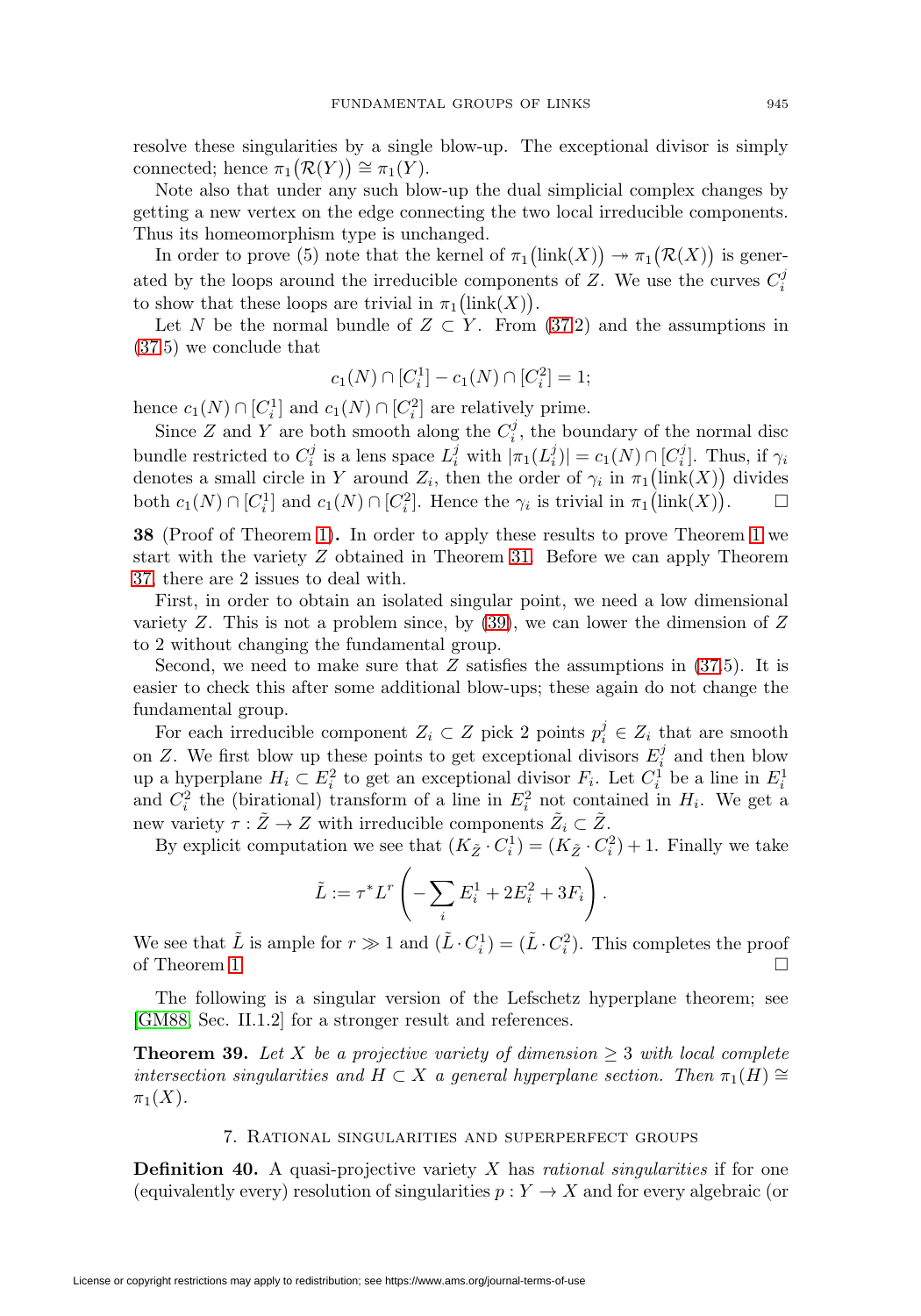holomorphic) vector bundle F on X, the natural maps  $H^{i}(X, F) \to H^{i}(Y, p^*F)$  are isomorphisms. That is, for purposes of computing cohomology of vector bundles, X behaves like a smooth variety. See [\[KM98b,](#page-22-11) Sec. 5.1] for details.

<span id="page-17-0"></span>**Definition 41.** Let  $(0 \in X)$  be a singularity that is not necessarily isolated and choose a resolution of singularities  $p : Y \to X$  such that  $E := p^{-1}(0)$  is a simple normal crossing divisor. Let  ${E_i \subset E : i \in I}$  be the irreducible components and for  $J \subset I$  set  $E_J := \bigcap_{i \in J} E_i$ .

The dual simplicial complex of E has vertices  $\{v_i : i \in I\}$  indexed by the irreducible components of E. For  $J \subset I$  we attach a |J|-simplex for every irreducible component of  $\cap_{i\in J}E_i$ . Thus  $D(E)$  is a simplicial complex of dimension  $\leq \dim X - 1$ .

The dual simplicial complex of a singularity seems to have been known to several people but not explicitly studied until recently. The dual graph of a normal surface singularity has a long history. Higher dimensional versions appear in [\[Kul77,](#page-23-8) [Per77,](#page-23-9) [Gor80,](#page-22-12) [83\]](#page-22-13) but systematic investigations were started only recently; see [\[Thu07,](#page-23-10) [Ste08,](#page-23-11)[Pay09,](#page-23-12)[Pay11\]](#page-23-13).

It is proved in  $[Thu07, Ste08]$  $[Thu07, Ste08]$  that the homotopy type of  $D(E)$  is independent of the resolution  $Y \to X$ . As before, we denote it by  $\mathcal{DR}(0 \in X)$ .

A possible argument runs as follows. Let  $F \subset E_J$  be an irreducible component. If we blow up  $F$ , the dual simplicial complex changes by a barycentric subdivision of the |J|-simplex corresponding to F. If we blow up a smooth subvariety  $Z \subset F$ that is not contained in any smaller  $E_{J'}$ , then the dual simplicial complex changes by attaching the cone over the star of the  $|J|$ -simplex corresponding to F. Thus in both cases, the homotopy type of  $D(E)$  is unchanged and by [Wło03] this implies the general case.

If X has rational singularities, then  $H^{i}(E, \mathcal{O}_{E}) = 0$  for  $i > 0$  by [\[Ste83,](#page-23-15) 2.14]. By Part 1 of Lemma [42](#page-17-1) below we conclude that  $H^i(\mathcal{DR}(0 \in X), \mathbb{Q}) = 0$  for  $i > 0$ , That is,  $\mathcal{DR}(0 \in X)$  is Q-acyclic, as was observed in [\[ABW09\]](#page-21-8).

<span id="page-17-1"></span>**Lemma 42.** Let X be a simple normal crossing variety over  $\mathbb C$  with irreducible components  $\{X_i : i \in I\}$ . Let  $T = D(X)$  be the dual simplicial complex of X. Then

- (1) There are natural injections  $H^r(T, \mathbb{C}) \hookrightarrow H^r(X, \mathcal{O}_X)$  for every r.
- (2) For  $J \subset I$  set  $X_J := \bigcap_{i \in J} X_i$  and assume that  $H^r(X_J, \mathcal{O}_{X_J}) = 0$  for every  $r > 0$  and for every  $J \subset I$ . Then  $H^r(X, \mathcal{O}_X) = H^r(T, \mathbb{C})$  for every r.

Proof. The proof is essentially in [\[GS75,](#page-22-14) pp. 68–72]. More explicit versions can be found in [\[83,](#page-22-13) pp. 26–27] and [\[Ish85,](#page-22-15) [ABW09\]](#page-21-8).

Fix an ordering of I. It is not hard to check that there is an exact complex

$$
0 \to \mathbb{C}_X \to \sum_i \mathbb{C}_{X_i} \to \sum_{i < j} \mathbb{C}_{X_{ij}} \to \cdots
$$

where the kth term is  $\sum_{|J|=k} \mathbb{C}_{X_J}$  and  $\mathbb{C}_{X_J}$  is the constant sheaf with support  $X_J$ . If  $i \in J$ , then the map  $\mathbb{C}_{X_{J\setminus i}} \to \mathbb{C}_{X_J}$  is the natural restriction with a plus (resp. minus) sign if  $i$  is in odd (resp. even) position in the ordering of  $J$ .

Thus the cohomology of  $\mathbb{C}_X$  is also the hypercohomology of the rest of the complex  $\sum_i \mathbb{C}_{X_i} \to \sum_{i < j} \mathbb{C}_{X_{ij}} \to \cdots$ . This is computed by a spectral sequence whose  $E_1$  term is

$$
\sum_{|J|=q} H^p(X_J, \mathbb{C}) \Rightarrow H^{p+q}(X, \mathbf{).} \tag{42.3}
$$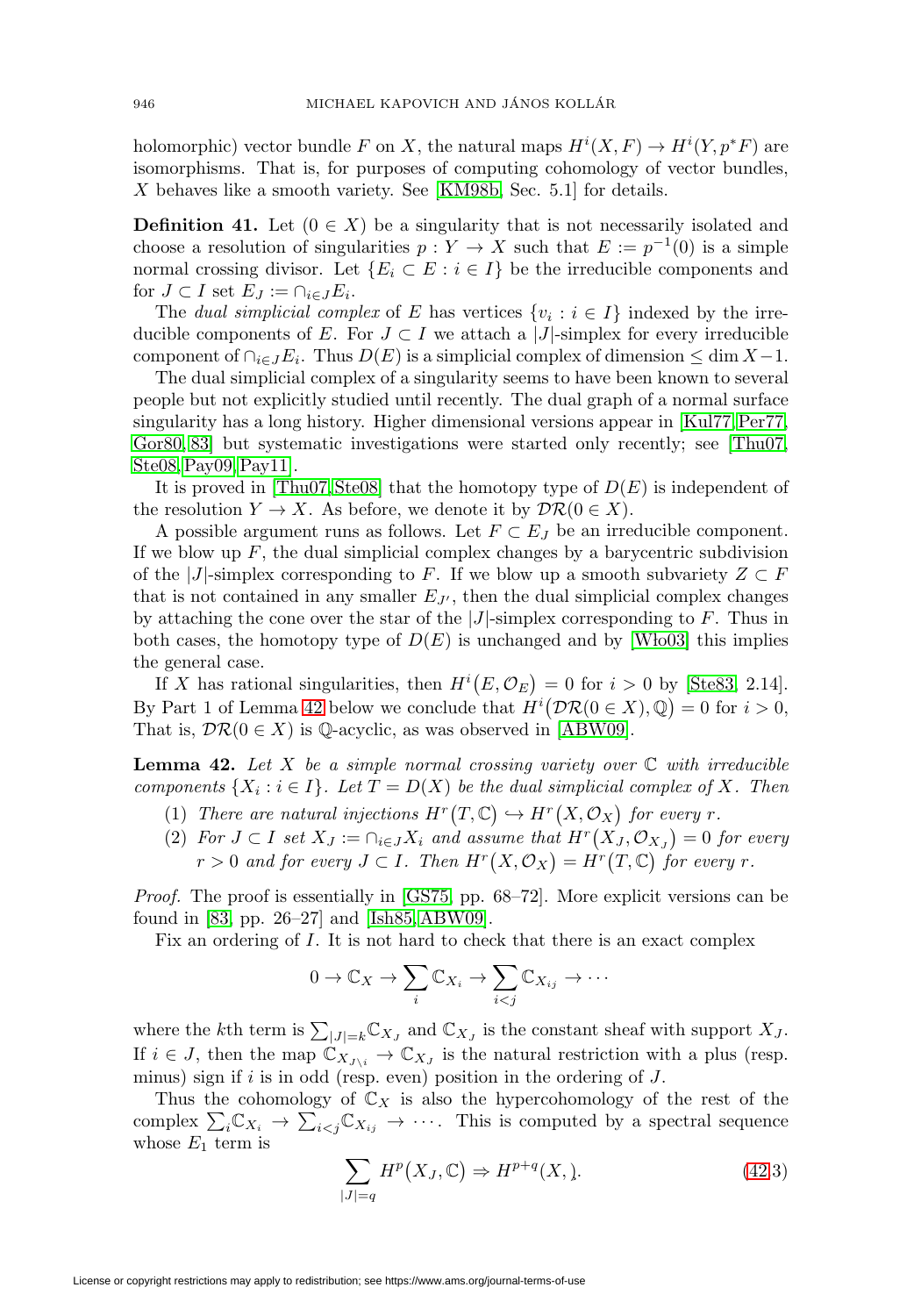The key observation is that this spectral sequence degenerates at  $E_2$ . The reason is that  $H^p(X_J, \mathbb{C})$  carries a Hodge structure of weight p and there are no maps between Hodge structures of different weights.

Note also that the bottom (that is  $p = 0$ ) row of [\(42.](#page-17-1)3) is

$$
0 \to \sum_i H^0(T_i, \mathbb{C}) \to \sum_{i < j} H^0(T_{ij}, \mathbb{C}) \to \cdots
$$

where  $T_i \subset T$  denotes the open star of the vertex corresponding to  $i \in I$  and  $T_J = \bigcap_{i \in J} T_i$ . The homology groups of this complex are exactly the  $H^j(T, \mathbb{C})$ . Thus we have injections

$$
H^{j}(T,\mathbb{C}) \hookrightarrow H^{j}(X,\mathbb{C}_{X}). \tag{42.4}
$$

Similarly, there is an exact complex

$$
0 \to \mathcal{O}_X \to \sum_i \mathcal{O}_{X_i} \to \sum_{i < j} \mathcal{O}_{X_{ij}} \to \cdots
$$

which gives a spectral sequence whose  $E_1$  term is

$$
\sum_{|J|=q} H^p(X_J, \mathcal{O}_{X_J}) \Rightarrow H^{p+q}(X, \mathcal{O}_X). \tag{42.5}
$$

By Hodge theory, the natural map from the spectral sequence [\(42.](#page-17-1)5) to the spectral sequence [\(42.](#page-17-1)3) is a split surjection; hence (42.5) also degenerates at  $E_2$  and so

$$
H^{j}(T,\mathbb{C}) \hookrightarrow H^{j}(X,\mathcal{O}_X)
$$
\n
$$
(42.6)
$$

is an injection. Under the assumptions of (2) only the bottom row of [\(42.](#page-17-1)5) is nonzero; hence, in this case,  $H^j(T, \mathbb{C}) = H^j(X, \mathcal{O}_X)$ .

In order to understand fundamental groups of links of rational singularities we need the following definition.

**Definition 43.** Recall that a group G is called *perfect* if it has trivial abelianization or, equivalently, if  $H_1(G,\mathbb{Z})=0$ . Similarly, G is called *superperfect* (see [\[Ber02\]](#page-21-9)) if  $H_i(G, \mathbb{Z}) = 0$  for  $i \leq 2$ . We generalize this notion to homology with coefficients in other commutative rings R: A group G is R-perfect if  $H_1(G, R) = 0$ ; G is Rsuperperfect if  $H_i(G, R) = 0$  for  $i \leq 2$ . (We will be interested only in the cases  $R = \mathbb{Z}$  and  $R = \mathbb{Q}$ .)

Let  $W$  be a cell complex. Recall that by a theorem of Hopf  $[Hop42]$  the natural homomorphism  $H_2(W, R) \to H_2(\pi_1(W), R)$  is surjective and its kernel (in the case  $R = \mathbb{Z}$ ) is the image of  $\pi_2(W)$  under the Hurewicz homomorphism.

Therefore, if  $\tilde{H}_i(W, R) = 0$  for  $i \leq 2$ , then  $\tilde{H}_i(\pi_1(W), R) = 0$  for  $i \leq 2$ .

To see surjectivity in Hopf's theorem observe the following: For  $G = \pi_1(|W|)$  we let  $f: W \to V = K(G, 1)$  be the map inducing the isomorphism of fundamental groups. Then there exists a map of the 2-skeleta  $h: V^{(2)} \to W^{(2)}$  which is a homotopy-right inverse to f. Hence,  $H_2(f) : H_2(W, R) \to H_2(V, R) = H_2(G, R)$  is onto for every commutative ring R.

<span id="page-18-0"></span>**Example 44.** Higman's group  $G = \langle x_i | x_i | x_i, x_{i+1} \rangle, i \in \mathbb{Z}/4\mathbb{Z} \rangle$  is perfect and infinite and contains no proper finite index subgroups [\[Hig51\]](#page-22-17). If  $W$  is the (2-dimensional) presentation complex of G, then, clearly,  $\chi(W) = 1$ . Thus,  $H_i(W, Z) = 0$ ,  $i \leq 2$ . In particular, G is superperfect by Hopf's theorem. Moreover, W is  $K(G, 1)$ ; see e.g. [\[BG04\]](#page-21-10). Thus,  $H_i(G, \mathbb{Z}) = 0$  for all i.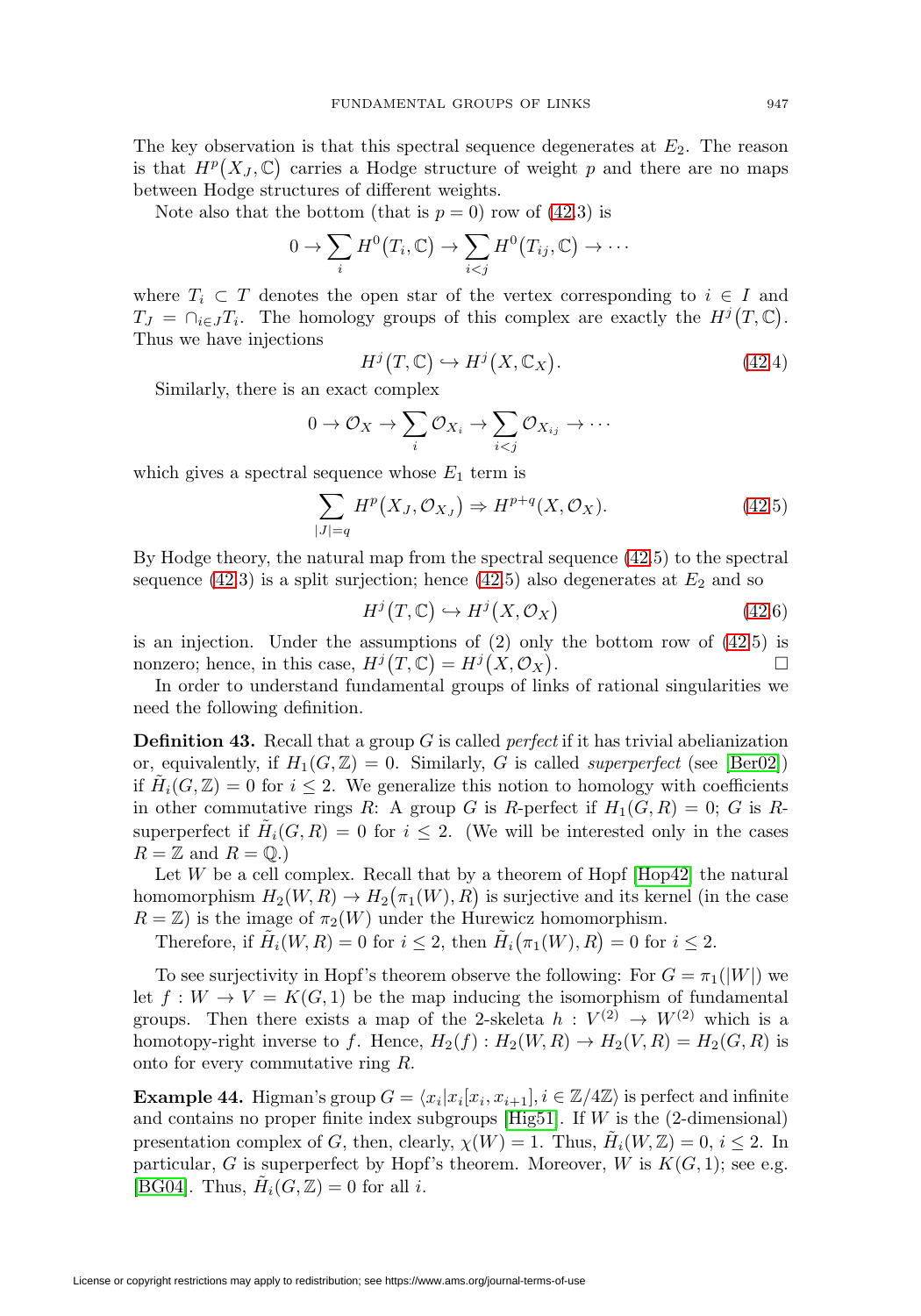<span id="page-19-0"></span>**Theorem 45.** Let  $(0 \in X)$  be a rational singularity. Then  $\pi_1(\mathcal{DR}(X))$  is Q-superperfect and finitely presented. Conversely, for every finitely presented Qsuperperfect group G there is a 6-dimensional rational singularity  $(0 \in X)$  such that

$$
\pi_1(\mathcal{DR}(X)) = \pi_1(\mathcal{R}(X)) = \pi_1(\text{link}(X)) \cong G.
$$

**Remark 46.** (1) The singularities constructed in Theorem [45](#page-19-0) are not isolated. Their singular locus is 1-dimensional. Away from the origin it is the simplest possible non-isolated singularity, locally given by the equation

$$
(x_1^2 + x_2^2 + x_3^2 + x_4^2 + x_5^2 + x_6^2 = 0) \subset \mathbb{C}^7.
$$

We do not know if in Theorem [45](#page-19-0) one can get isolated singularities or not.

(2) For an arbitrary rational singularity  $(0 \in X)$ , the three groups  $\pi_1(\mathcal{DR}(X)),$  $\pi_1(\mathcal{R}(X))$  and  $\pi_1(\text{link}(X))$  need not be isomorphic. For example, if dim  $X = 2$ , then  $\pi_1(\mathcal{DR}(X)) = \pi_1(\mathcal{R}(X)) = 1$  yet  $\pi_1(\text{link}(X))$  can be infinite [\[Mum61\]](#page-23-3).

As another example, let S be a fake projective plane, that is,  $H_i(S, \mathbb{Z}) \cong$  $H_i(\mathbb{CP}^2, \mathbb{Z})$  for every i yet  $\pi_1(S)$  is infinite. Such surfaces were classified in [\[PY07\]](#page-23-16). Let  $(0 \in C(S))$  denote a cone over S. Then  $\pi_1(\mathcal{DR}(C(S))) = 1$  yet  $\pi_1(\mathcal{R}(C(S))) = 1$  $\pi_1(S)$  is infinite.

Proof of Theorem [45](#page-19-0). The first claim of Theorem [45](#page-19-0) follows from the above cited results of [\[Ste83\]](#page-23-15) and [\[Hop42\]](#page-22-16). In order to see the converse, for every finitely presented  $\mathbb Q$ -superperfect group G we construct below (Theorem [49\)](#page-20-0) a simple 5dimensional,  $\mathbb{Q}$ -acyclic, Euclidean polyhedral complex  $\mathcal C$  whose fundamental group is isomorphic to G. Once this is done, as in the proof of Theorem [1,](#page-0-0) we obtain a 5-dimensional projective variety Z with simple normal crossing singularities such that

$$
G \cong \pi_1(Z) \cong \pi_1(\mathcal{DR}(X)) \cong \pi_1(\mathcal{R}(X)) \cong \pi_1(\mathrm{link}(X)).
$$

Let T be the dual simplicial complex of Z. Then, by the construction of  $Z, T \cong$  $Nerve(\mathcal{C})$ . Furthermore, for  $i > 0$ ,  $0 = H^{i}(\mathcal{C}, \mathbb{C}) \cong H^{i}(T, \mathbb{C}) \cong H^{i}(Z, \mathcal{O}_{Z})$ , the latter isomorphism follows from Lemma [42.](#page-17-1) (Note that the vanishing condition in Part 2 of Lemma [42](#page-17-1) holds since intersections  $Z_J$  are blown-up projective spaces  $B\mathcal{P}_c, c \in Ob(\mathcal{C})$ , by the construction of the variety Z.)

We now apply Theorem [37](#page-15-1) and the blow-up method of [\(38\)](#page-16-3). The proof of [\[Kol11,](#page-23-5) Prop. 9.1] shows that for  $m \gg 1$ , the resulting X is a rational singularity. As we noted, X does not have isolated singularities but they are completely described by [\[Kol11,](#page-23-5) Claim. 5.10].

Our next goal is to construct polyhedral complexes  $\mathcal C$  used in the proof of Theo-rem [45.](#page-19-0) The following theorem was proven by Kervaire for  $R = \mathbb{Z}$ , but examination of the proofs in [\[Ker69\]](#page-22-18) and [\[KM63\]](#page-22-7) shows that they also apply to  $R = \mathbb{Q}$ .

<span id="page-19-1"></span>**Theorem 47.** Every finitely presented R-superperfect group is isomorphic to the fundamental group of a smooth R-homology k-sphere  $M^k$  for every  $k \geq 5$ ; here  $R = \mathbb{Z}$  or  $R = \mathbb{Q}$ .

<span id="page-19-2"></span>**Corollary 48.** Let  $R = \mathbb{Z}$  or  $R = \mathbb{Q}$ . Then a finitely presented group G is Rsuperperfect if and only if there exists a 5-dimensional finite simplicial complex W so that  $\pi_1(|W|) \cong G$  and |W| is R-acyclic; that is,  $H_*(W, R) = 0$ .

Proof. One direction of this corollary follows from Hopf's result above. Suppose that G is R-superperfect and finitely presented. Take the 5-dimensional homology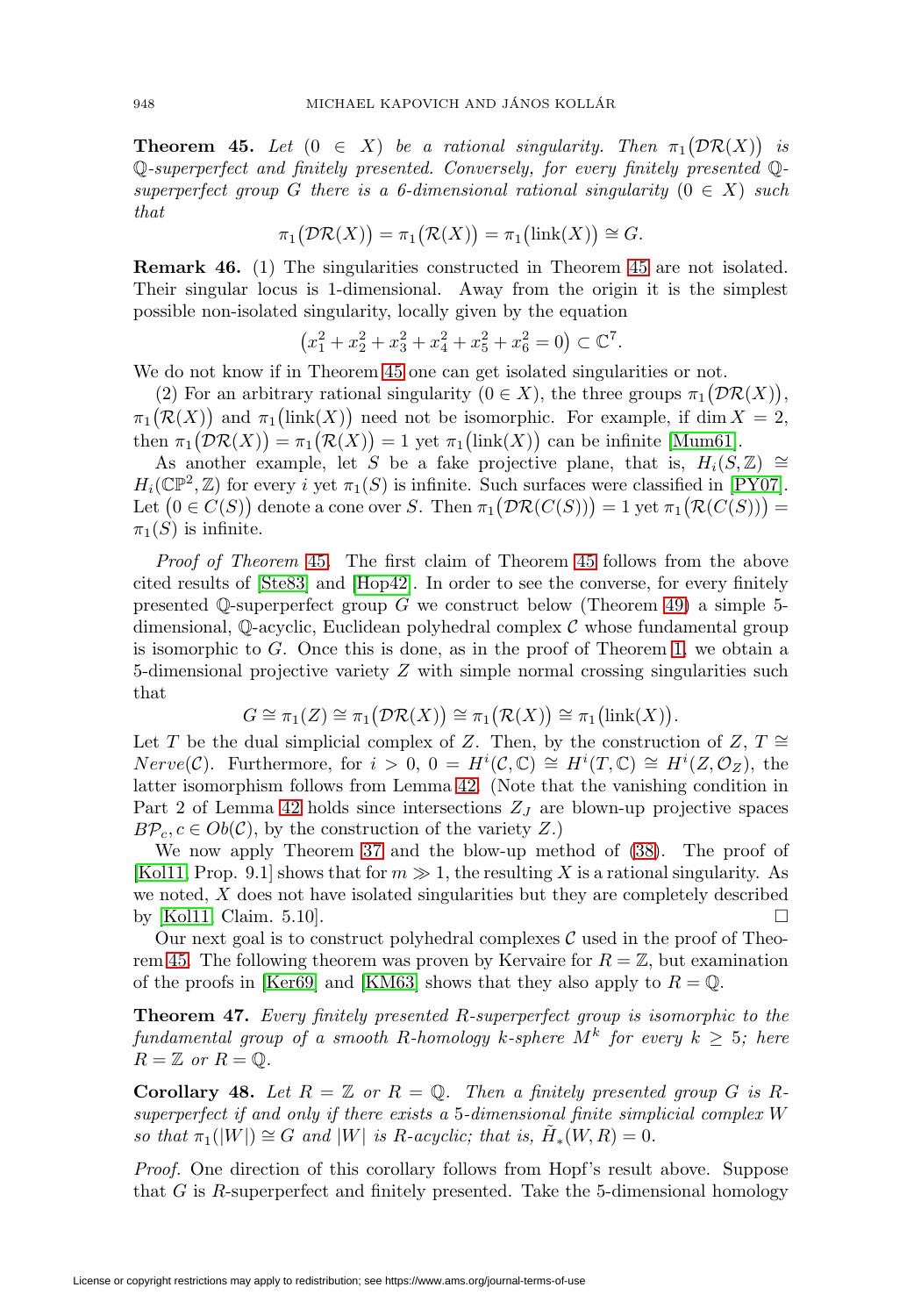sphere M as in Theorem [47.](#page-19-1) Since M is smooth, we can assume that it is triangulated. Remove from  $M$  the interior of a closed simplex. The result is the desired simplicial complex  $W$ .

We now estimate the dimension of Euclidean thickening of  $Z$  in Corollary [48.](#page-19-2) A rough estimate is that Z immerses in  $\mathbb{R}^{10}$ , since Z is 5-dimensional. One can do much better as follows. Due to the results of [\[KM63,](#page-22-7) §6], the 5-dimensional manifold  $M^5$  constructed in Theorem [47](#page-19-1) can be chosen to be *almost parallelizable*; i.e., the complement to a point p in  $M^5$  is parallelizable. Therefore,  $M^5\backslash\{p\}$  admits an immersion in  $\mathbb{R}^5$ ; see [\[Phi67\]](#page-23-17). Hence, W admits a 5-dimensional thickening Y; see Section [3.](#page-6-2) If  $R = \mathbb{Z}$ , then one can do even better and obtain a thickening Y of W which is an open subset of  $\mathbb{R}^5$ ; see [\[Liv05\]](#page-23-18).

In order to reduce the dimension of  $X$  from 6 to 5 in Theorem [45](#page-19-0) (and, thus, obtain isolated singularities) we have to impose further restrictions on the fundamental group G. Recall that a finite presentation of a group is called balanced if it has equal number of generators and relators. A group  $G$  is called *balanced* if it admits a balanced presentation. Suppose that  $G$  is an  $R$ -superperfect group which is the fundamental group of a 2-dimensional  $R$ -acyclic cell complex  $W$ . Without loss of generality,  $W$  has exactly one vertex; i.e.,  $W$  is a presentation complex of G. Then  $H_i(W, R) \cong H_i(G, R) = 0$ ,  $i = 1, 2$ . In particular,  $\chi(W) = 1$ . It then follows that  $W$  has the same number of edges and 2-cells. Hence,  $G$  is balanced (with the balanced presentation complex  $W$ ). Hausmann and Weinberger in [\[HW85\]](#page-22-19) constructed examples of finite superperfect groups which are not balanced; see [\[CHRR04\]](#page-21-11) for more examples and a survey. Examples of finite Q-superperfect groups which are not balanced are easier to construct: Take, for instance, the k-fold direct product  $A_{p,k} = \mathbb{Z}/p\mathbb{Z} \times \cdots \times \mathbb{Z}/p\mathbb{Z}$  where  $k \geq 2$ . In particular, such groups do not admit Q-acyclic presentation complexes and they do not occur as  $\pi_1(\mathcal{DR}(X))$ for a 3-dimensional rational singularity.

Suppose that G is balanced and R-superperfect  $(R = \mathbb{Z}$  or  $R = \mathbb{Q})$ ; then there exists a smooth 4-dimensional R-homology sphere  $M<sup>4</sup>$  with the fundamental group G; see [\[Ker69\]](#page-22-18). Moreover, in Kervaire's construction one can assume that  $M<sup>4</sup>$  is almost parallelizable (i.e., it is a 4-dimensional spin-manifold); see [\[Kap04\]](#page-22-20). Thus, for such G there is a 4-dimensional Euclidean thickening of its 2-dimensional (balanced) presentation complex  $W$ . More explicitly, in view of Stallings' theorem [\[DR93\]](#page-22-8), we can assume that W embeds in  $\mathbb{R}^4$ . Since W is a balanced presentation complex of a perfect group,  $\chi(W) = 0$ , and, hence,  $b_1(W) = b_2(W) = 0$ . Thus we obtain a Q-acyclic 4-dimensional Euclidean thickening of W.

Note that our methods cannot produce a 5-dimensional variety in Theorem [45](#page-19-0) without the balancing condition. Specifically, given a  $\mathbb Q$ -superperfect group  $G$  we would need a 4-dimensional Q-acyclic manifold with the fundamental group G. However, one can show, repeating the arguments of [\[HW85\]](#page-22-19), that for all but finitely many finite groups  $G$  constructed in  $[HWS]$  such a 4-dimensional manifold does not exist.

Reducing the thickening dimension to 3 is, of course, very seldom possible since it amounts to assuming that  $G$  is a 3-manifold group, which is quite rare among finitely presented groups.

By combining these observations with Corollary [22,](#page-7-0) we conclude the following.

<span id="page-20-0"></span>**Theorem 49.** Let G be an R-superperfect finitely presented group  $(R = \mathbb{Z}$  or  $R = \mathbb{Q}$ . Then there exists a finite simple 5-dimensional Euclidean polyhedral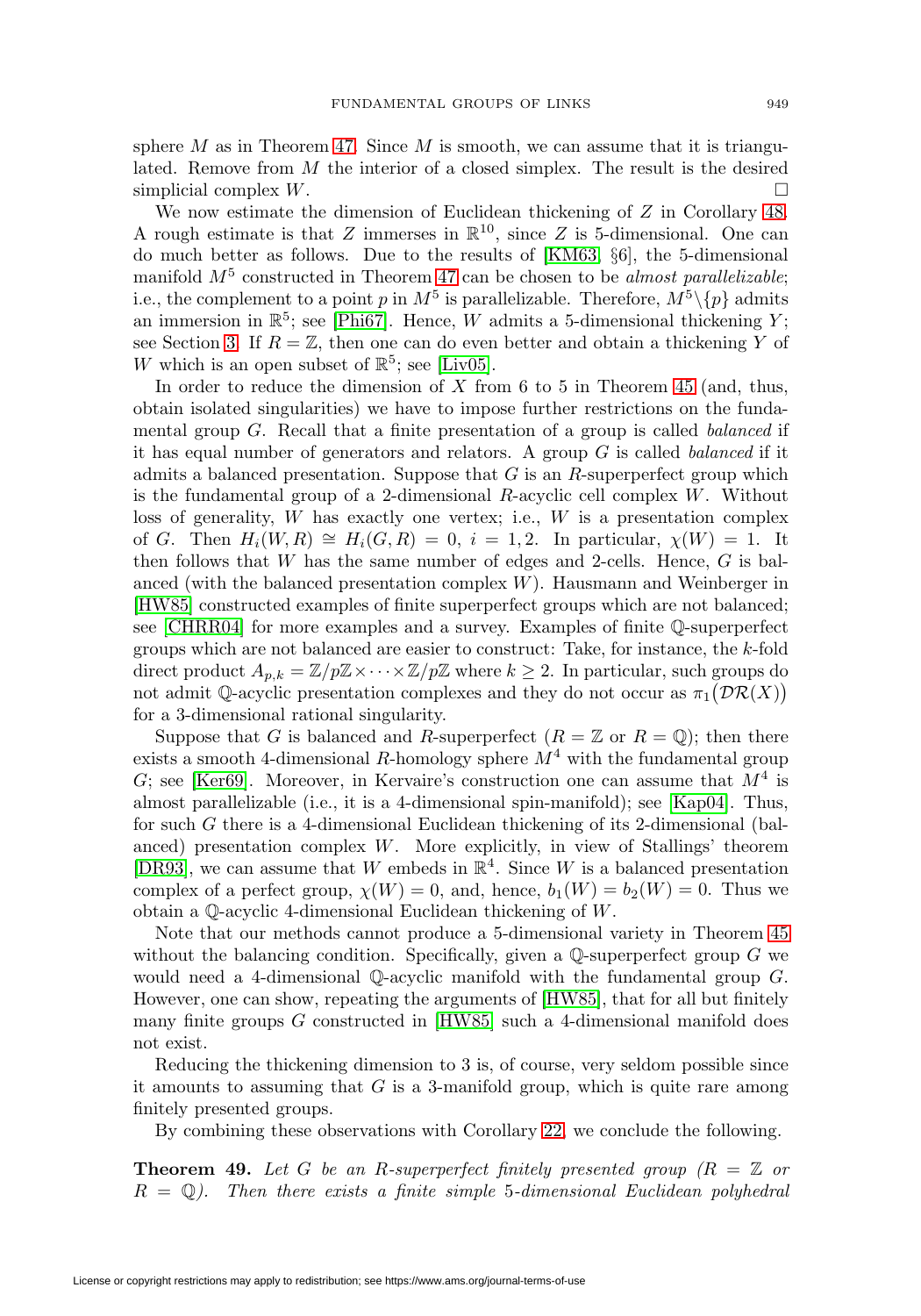complex C so that  $|\mathcal{C}|$  is R-acyclic and has fundamental group isomorphic to G. Moreover, if G admits a balanced presentation, then we can take such  $\mathcal C$  to be 4dimensional.

<span id="page-21-12"></span>**Corollary 50.** Suppose that G is a finitely presented Q-superperfect group which admits a balanced presentation. Then in Theorem [45](#page-19-0) one can take X which is 5-dimensional and  $(0 \in X)$  as an isolated singularity.

<span id="page-21-3"></span>**Corollary 51.** There exists 5-dimensional, isolated, rational singularities  $(0 \in X)$ so that the group  $\pi_1^{\text{alg}}(\text{link}(X))$  is trivial yet  $\pi_1(\text{link}(X))$  is infinite.

*Proof.* Take Higman's group  $G$ ; see Example [44.](#page-18-0) Then  $G$  clearly has balanced presentation (its presentation has four generators and four relators); the group  $G$  is also superperfect, infinite and has no non-trivial finite quotients. Now, the assertion follows from Theorem [45](#page-19-0) and Corollary [50.](#page-21-12)

#### **ACKNOWLEDGMENTS**

We are grateful to Mike Freedman, Rob Kirby, Sam Payne and Frank Quinn for references, to Kevin Walker for a sketch of the proof of Corollary [21](#page-6-3) and to Carlos Simpson for many comments and corrections. We are also grateful to the referee for useful remarks and suggestions. Partial financial support to the first author was provided by the NSF grants DMS-09-05802 and DMS-12-05312, and to the second author by the NSF under grant number DMS-07-58275.

#### **REFERENCES**

- <span id="page-21-0"></span>[ABC<sup>+96</sup>] J. Amorós, M. Burger, K. Corlette, D. Kotschick, and D. Toledo, *Fundamental groups* of compact K¨ahler manifolds, Mathematical Surveys and Monographs, vol. 44, American Mathematical Society, Providence, RI, 1996. M[R1379330 \(97d:32037\)](http://www.ams.org/mathscinet-getitem?mr=1379330)
- <span id="page-21-8"></span>[ABW09] D. Arapura, P. Bakhatry, and J. Włodarczyk, The combinatorial part of the cohomology of a singular variety (2009), available at <arXiv:0902.4234>.
- <span id="page-21-7"></span>[Art70] M. Artin, Algebraization of formal moduli. II. Existence of modifications, Ann. of Math. (2) **91** (1970), 88–135. M[R0260747 \(41 #5370\)](http://www.ams.org/mathscinet-getitem?mr=0260747)
- <span id="page-21-9"></span>[Ber02] A. J. Berrick, A topologist's view of perfect and acyclic groups, Invitations to geometry and topology, Oxf. Grad. Texts Math., vol. 7, Oxford Univ. Press, Oxford, 2002, pp. 1– 28. M[R1967745 \(2004c:20001\)](http://www.ams.org/mathscinet-getitem?mr=1967745)
- <span id="page-21-10"></span>[BG04] Martin R. Bridson and Fritz J. Grunewald, Grothendieck's problems concerning profinite completions and representations of groups, Ann. of Math. (2) **160** (2004), no. 1, 359–373, DOI 10.4007/annals.2004.160.359. M[R2119723 \(2005k:20069\)](http://www.ams.org/mathscinet-getitem?mr=2119723)
- <span id="page-21-5"></span>[Cai61] Stewart S. Cairns, A simple triangulation method for smooth manifolds, Bull. Amer. Math. Soc. **67** (1961), 389–390. M[R0149491 \(26 #6978\)](http://www.ams.org/mathscinet-getitem?mr=0149491)
- <span id="page-21-11"></span>[CHRR04] Colin M. Campbell, George Havas, Colin Ramsay, and Edmund F. Robertson, Nice efficient presentations for all small simple groups and their covers, LMS J. Comput. Math. **7** (2004), 266–283 (electronic), DOI 10.1112/S1461157000001121. M[R2118175](http://www.ams.org/mathscinet-getitem?mr=2118175) [\(2006g:20046\)](http://www.ams.org/mathscinet-getitem?mr=2118175)
- <span id="page-21-2"></span>[92] Classification of irregular varieties, Lecture Notes in Mathematics, vol. 1515, Springer-Verlag, Berlin, 1992. Minimal models and abelian varieties; Edited by E. Ballico, F. Catanese and C. Ciliberto. M[R1180332 \(93d:14005\)](http://www.ams.org/mathscinet-getitem?mr=1180332)
- <span id="page-21-6"></span>[Cor92] Jon Michael Corson, Complexes of groups, Proc. London Math. Soc. (3) **65** (1992), no. 1, 199–224, DOI 10.1112/plms/s3-65.1.199. M[R1162493 \(93h:57003\)](http://www.ams.org/mathscinet-getitem?mr=1162493)
- <span id="page-21-1"></span>[CS08] Kevin Corlette and Carlos Simpson, On the classification of rank-two representations of quasiprojective fundamental groups, Compos. Math. **144** (2008), no. 5, 1271–1331, DOI 10.1112/S0010437X08003618. M[R2457528 \(2010i:14006\)](http://www.ams.org/mathscinet-getitem?mr=2457528)
- <span id="page-21-4"></span>[Dav08] Michael W. Davis, The geometry and topology of Coxeter groups, London Mathematical Society Monographs Series, vol. 32, Princeton University Press, Princeton, NJ, 2008. M[R2360474 \(2008k:20091\)](http://www.ams.org/mathscinet-getitem?mr=2360474)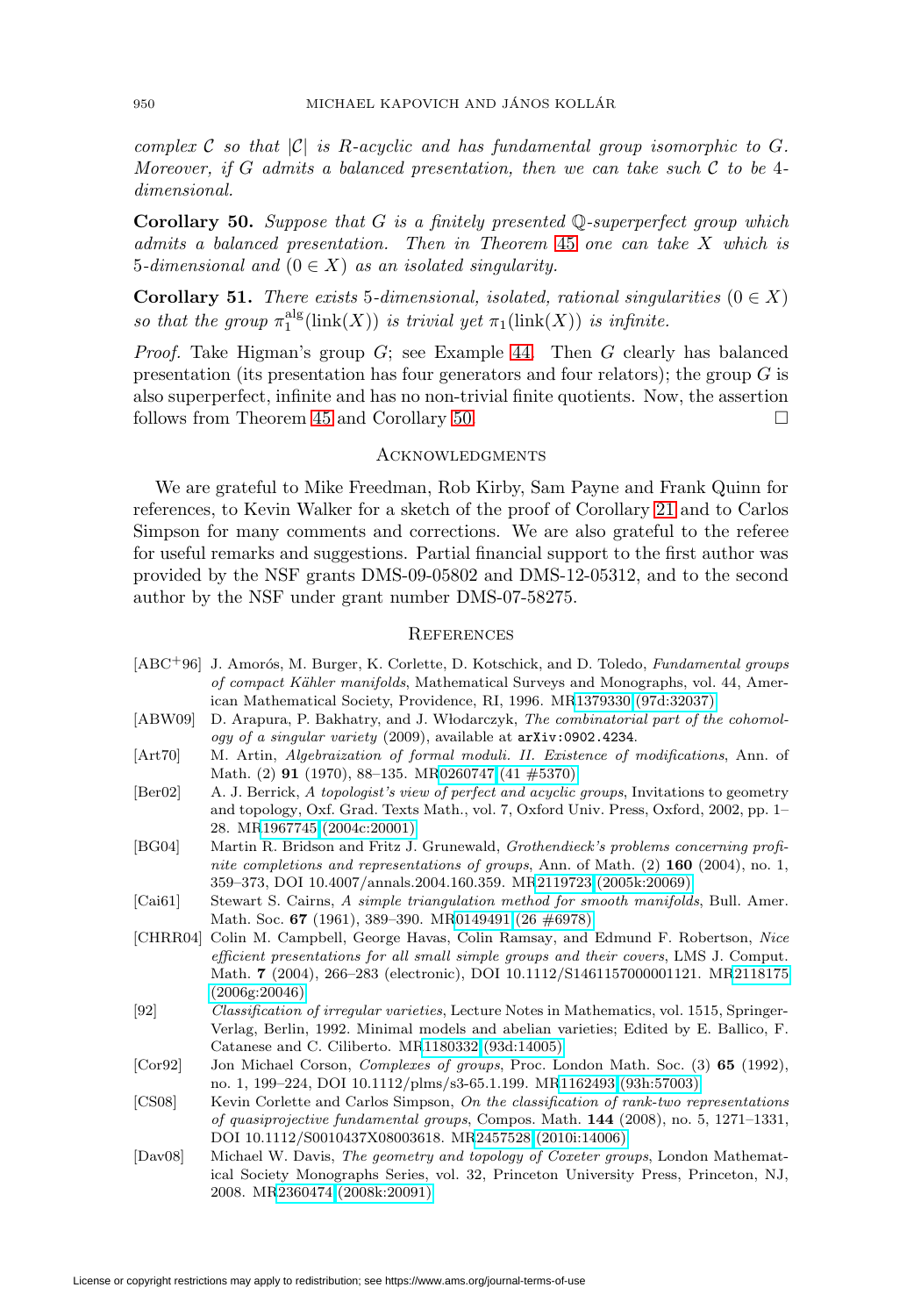- <span id="page-22-3"></span>[DPS09] Alexandru Dimca, Stefan Papadima, and Alexander I. Suciu, Topology and geometry of cohomology jump loci, Duke Math. J. **148** (2009), no. 3, 405–457, DOI 10.1215/00127094-2009-030. M[R2527322 \(2011b:14047\)](http://www.ams.org/mathscinet-getitem?mr=2527322)
- <span id="page-22-8"></span>[DR93] A. N. Dranišnikov and D. Repovš, *Embeddings up to homotopy type in Euclidean space*, Bull. Austral. Math. Soc. **47** (1993), no. 1, 145–148, DOI 10.1017/S0004972700012338. M[R1201430 \(94d:57049\)](http://www.ams.org/mathscinet-getitem?mr=1201430)
- <span id="page-22-9"></span>[Fer03] Daniel Ferrand, Conducteur, descente et pincement (French, with English and French summaries), Bull. Soc. Math. France **131** (2003), no. 4, 553–585. M[R2044495](http://www.ams.org/mathscinet-getitem?mr=2044495) [\(2005a:13016\)](http://www.ams.org/mathscinet-getitem?mr=2044495)
- <span id="page-22-13"></span>[83] The birational geometry of degenerations, Progress in Mathematics, vol. 29, Birkhäuser, Boston, Mass., 1983. Based on papers presented at the Summer Algebraic Geometry Seminar held at Harvard University, Cambridge, Mass. June 11–July 29, 1981; Edited by Robert Friedman and David R. Morrison. M[R690261 \(84a:14001\)](http://www.ams.org/mathscinet-getitem?mr=690261)
- <span id="page-22-5"></span>[For97] Steven Fortune, Voronoi diagrams and Delaunay triangulations, Handbook of discrete and computational geometry, CRC Press Ser. Discrete Math. Appl., CRC, Boca Raton, FL, 1997, pp. 377–388. M[R1730176](http://www.ams.org/mathscinet-getitem?mr=1730176)
- <span id="page-22-1"></span>[GM88] Mark Goresky and Robert MacPherson, Stratified Morse theory, Ergebnisse der Mathematik und ihrer Grenzgebiete (3) [Results in Mathematics and Related Areas (3)], vol. 14, Springer-Verlag, Berlin, 1988. M[R932724 \(90d:57039\)](http://www.ams.org/mathscinet-getitem?mr=932724)
- <span id="page-22-12"></span>[Gor80] Gerald Leonard Gordon, On a simplicial complex associated to the monodromy, Trans. Amer. Math. Soc. **261** (1980), no. 1, 93–101, DOI 10.2307/1998319. M[R576865](http://www.ams.org/mathscinet-getitem?mr=576865) [\(81j:32017\)](http://www.ams.org/mathscinet-getitem?mr=576865)
- <span id="page-22-0"></span>[Gro68] Alexander Grothendieck, Cohomologie locale des faisceaux cohérents et théorèmes de Lefschetz locaux et globaux (SGA 2) (French), North-Holland Publishing Co., Amsterdam; Masson & Cie, Éditeur, Paris, 1968. Augmenté d'un exposé par Michèle Raynaud; Séminaire de Géométrie Algébrique du Bois-Marie, 1962; Advanced Studies in Pure Mathematics, Vol. 2. M[R0476737 \(57 #16294\)](http://www.ams.org/mathscinet-getitem?mr=0476737)
- <span id="page-22-14"></span>[GS75] Phillip Griffiths and Wilfried Schmid, Recent developments in Hodge theory: a discussion of techniques and results, Discrete subgroups of Lie groups and applications to moduli (Internat. Colloq., Bombay, 1973), Oxford Univ. Press, Bombay, 1975, pp. 31– 127. M[R0419850 \(54 #7868\)](http://www.ams.org/mathscinet-getitem?mr=0419850)
- <span id="page-22-10"></span>[Har77] Robin Hartshorne, Algebraic geometry, Springer-Verlag, New York-Heidelberg, 1977. Graduate Texts in Mathematics, No. 52. M[R0463157 \(57 #3116\)](http://www.ams.org/mathscinet-getitem?mr=0463157)
- <span id="page-22-4"></span>[Hat02] Allen Hatcher, Algebraic topology, Cambridge University Press, Cambridge, 2002. M[R1867354 \(2002k:55001\)](http://www.ams.org/mathscinet-getitem?mr=1867354)
- <span id="page-22-17"></span>[Hig51] Graham Higman, A finitely generated infinite simple group, J. London Math. Soc. **26** (1951), 61–64. M[R0038348 \(12,390c\)](http://www.ams.org/mathscinet-getitem?mr=0038348)
- <span id="page-22-6"></span>[Hir62] Morris W. Hirsch, Smooth regular neighborhoods, Ann. of Math. (2) **76** (1962), 524– 530. M[R0149492 \(26 #6979\)](http://www.ams.org/mathscinet-getitem?mr=0149492)
- <span id="page-22-16"></span>[Hop42] Heinz Hopf, Fundamentalgruppe und zweite Bettische Gruppe (German), Comment. Math. Helv. **14** (1942), 257–309. M[R0006510 \(3,316e\)](http://www.ams.org/mathscinet-getitem?mr=0006510)
- <span id="page-22-19"></span>[HW85] Jean-Claude Hausmann and Shmuel Weinberger, Caractéristiques d'Euler et groupes fondamentaux des variétés de dimension 4 (French), Comment. Math. Helv. 60 (1985), no. 1, 139–144, DOI 10.1007/BF02567405. M[R787667 \(86m:57020\)](http://www.ams.org/mathscinet-getitem?mr=787667)
- <span id="page-22-15"></span>[Ish85] Shihoko Ishii, On isolated Gorenstein singularities, Math. Ann. **270** (1985), no. 4, 541–554, DOI 10.1007/BF01455303. M[R776171 \(86j:32024\)](http://www.ams.org/mathscinet-getitem?mr=776171)
- <span id="page-22-20"></span>[Kap04] Michael Kapovich, Conformally flat metrics on 4-manifolds, J. Differential Geom. **66** (2004), no. 2, 289–301. M[R2106126 \(2005h:53072\)](http://www.ams.org/mathscinet-getitem?mr=2106126)
- <span id="page-22-18"></span>[Ker69] Michel A. Kervaire, Smooth homology spheres and their fundamental groups, Trans. Amer. Math. Soc. **144** (1969), 67–72. M[R0253347 \(40 #6562\)](http://www.ams.org/mathscinet-getitem?mr=0253347)
- <span id="page-22-7"></span>[KM63] Michel A. Kervaire and John W. Milnor, Groups of homotopy spheres. I, Ann. of Math. (2) **77** (1963), 504–537. M[R0148075 \(26 #5584\)](http://www.ams.org/mathscinet-getitem?mr=0148075)
- <span id="page-22-2"></span>[KM98a] Michael Kapovich and John J. Millson, On representation varieties of Artin groups, projective arrangements and the fundamental groups of smooth complex algebraic varieties, Inst. Hautes Etudes Sci. Publ. Math. ´ **88** (1998), 5–95 (1999). M[R1733326](http://www.ams.org/mathscinet-getitem?mr=1733326) [\(2001d:14024\)](http://www.ams.org/mathscinet-getitem?mr=1733326)
- <span id="page-22-11"></span>[KM98b] János Kollár and Shigefumi Mori, Birational geometry of algebraic varieties, Cambridge Tracts in Mathematics, vol. 134, Cambridge University Press, Cambridge, 1998.